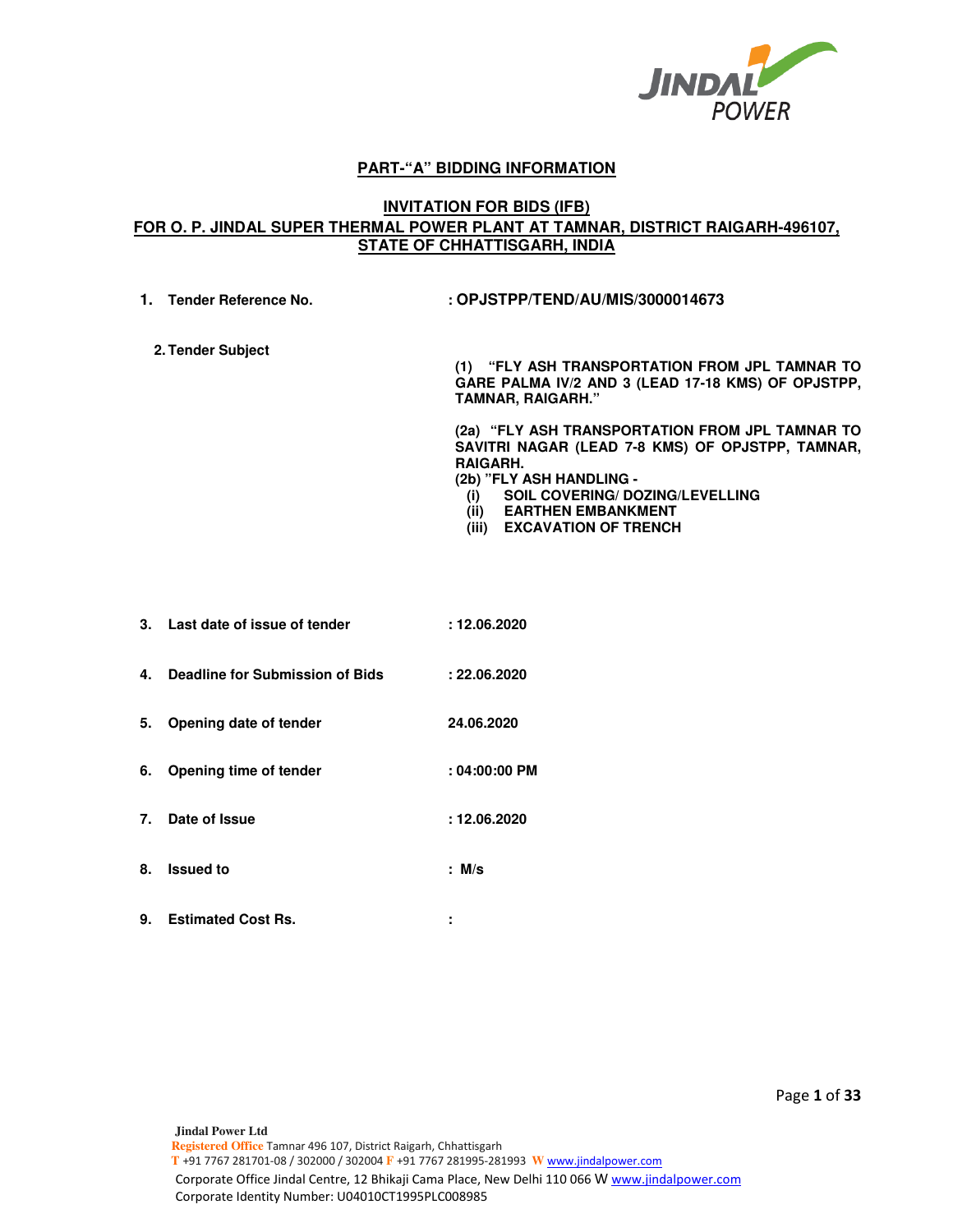

### **This specification contains 30 numbers of pages/Leaves, which includes this covering note and Annexure.**

| <b>INDEX</b><br><b>DOCUMENT</b><br><b>PARTICULAR</b> |                                                                                                                            |                |  |  |  |
|------------------------------------------------------|----------------------------------------------------------------------------------------------------------------------------|----------------|--|--|--|
|                                                      | <b>PART-"A" BIDDING INFORMATION</b>                                                                                        |                |  |  |  |
| <b>COVERING NOTE</b>                                 | <b>INVITATION FOR BIDS</b>                                                                                                 | 1              |  |  |  |
| <b>COVERING NOTE</b>                                 | <b>INDEX</b>                                                                                                               | $\overline{2}$ |  |  |  |
| ANNEXURE-A1                                          | <b>INSTRUCTIONS TO BIDDERS</b>                                                                                             | $3 - 4$        |  |  |  |
| ANNEXURE-A2                                          | <b>QUESTIONAIRE</b>                                                                                                        | $5-6$          |  |  |  |
| ANNEXURE-A3                                          | <b>VENDOR REGISTRATION FORM</b>                                                                                            | 7              |  |  |  |
| ANNEXURE-A4                                          | LIST OF DOCUMENTS ENCLOSED                                                                                                 | 8              |  |  |  |
| ANNEXURE-A5                                          | GENERAL CONDITIONS OF CONTRACT                                                                                             | $9 - 11$       |  |  |  |
| ANNEXURE-A6                                          | STATUTORY AND SAFETY COMPLAINCE                                                                                            | 12             |  |  |  |
| ANNEXURE-A7                                          | GENERAL CONDITIONS OF PURCHASE ORDER (APPLICABLE ONLY IN CASE THE<br>SUPPLY OF MATERIAL IS ALSO COVERED IN VENDOR'S SCOPE. | $13 - 15$      |  |  |  |
|                                                      | <b>PART-"B" SCOPE OF WORK &amp; TECHNICAL SPECIFICATIONS</b>                                                               |                |  |  |  |
| ANNEXURE-B1                                          | SCOPE OF WORK AND TECHNICAL SPECIFICATIONS                                                                                 | 16             |  |  |  |
| ANNEXURE-B2                                          | LIST OF CONSUMABLES, T & P AND MANPOWER REQUIREMENT                                                                        | 17             |  |  |  |
|                                                      | <b>PART-"C" COMMERCIAL DOCUMENTS</b>                                                                                       |                |  |  |  |
| ANNEXURE-C1                                          | PRICE BID                                                                                                                  | 18             |  |  |  |
| ANNEXURE-C2                                          | OTHER TERMS                                                                                                                | 19             |  |  |  |
| ANNEXURE-C3                                          | ADVANCE BANK GAURANTEE FORMAT                                                                                              | $20 - 22$      |  |  |  |
| ANNEXURE-C4                                          | PERFORMANCE BANK GAURANTEE FORMAT FOR SUPPLY ONLY                                                                          | 23-24          |  |  |  |
| ANNEXURE-C5                                          | CONTRACT PERFORMANCE BANK GAURANTEE FORMAT FOR SERVICES ONLY                                                               | $25 - 27$      |  |  |  |

Page **2** of **33**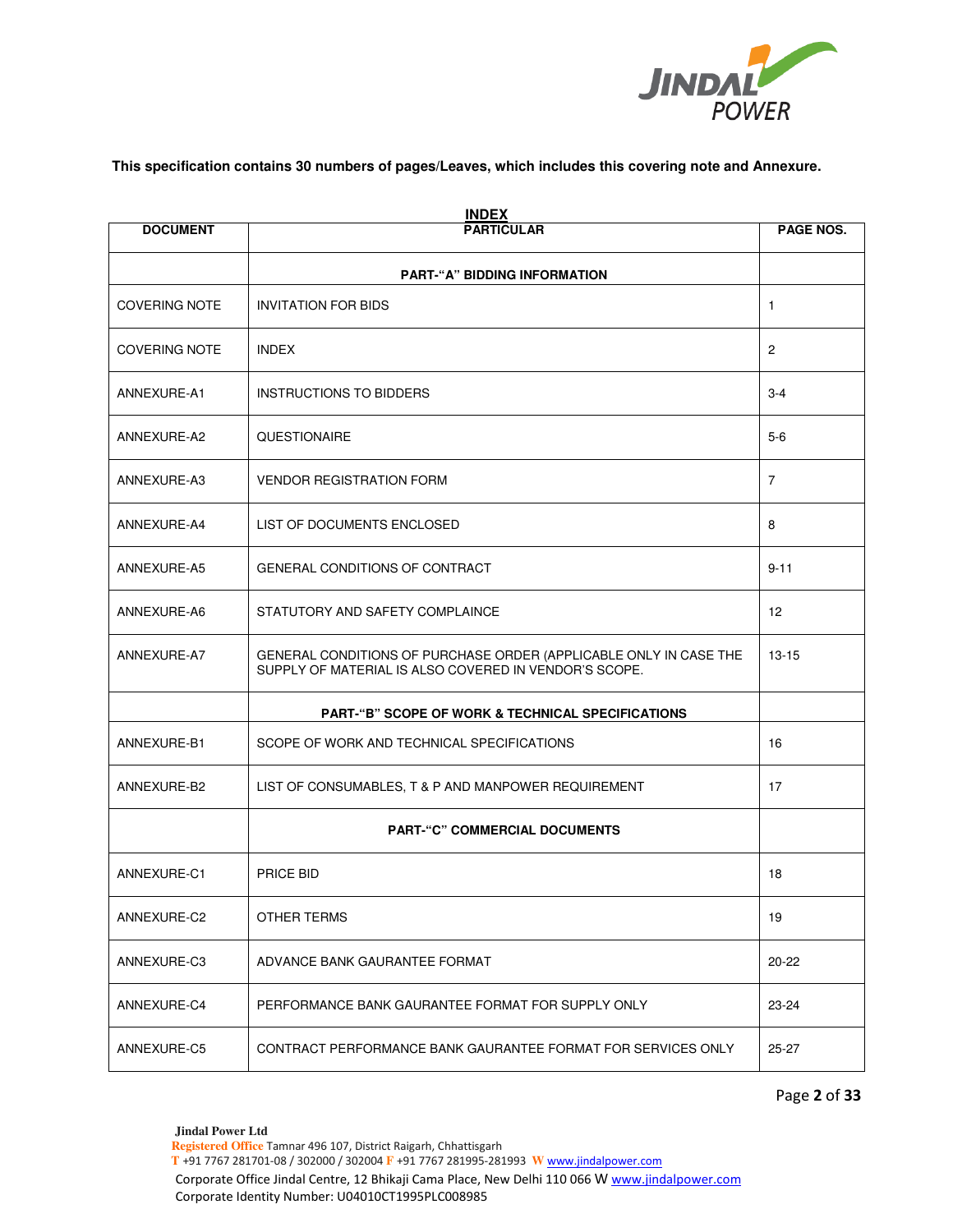

## **INSTRUCTIONS TO BIDDERS**

- 1. Bidders with SSI registration shall also deposit EMD and without EMD, offers shall be rejected.
- 2. Duly filled and signed Price Bid shall be put in separate sealed envelope marked as 'Price Bid'.
- 3. Balance Annex/schedules of bid documents duly filled in and signed along with clear Xerox copies of following documents duly attested by Gazetted Officer shall be enclosed in separate sealed envelope marked as ''Qualifying Bid''.
	- a. Earnest Money Deposit (EMD) details (OPJSTPP/DD/BG No.). If BG is submitted, it should be valid for 6 months from the date of tender opening.
	- b. Latest solvency certificate of min 50% of the tender value from any Indian Nationalized/scheduled bank should not be old more than 6 months from the date of tender opening.
	- c. Firm's Registration.
	- d. Experience Certificate.
	- e. Technical Deviation Sheet.
	- f. Provident Fund Registration No. & latest combined PF challan.
	- g. Service Tax Registration.
	- h. Other documents as per qualifying requirements.
	- i. Income Tax Permanent Account Number is also required.
- 4. EMD of successful bidder shall be returned after acceptance of LOI/order by the bidder and after payment of the security deposit. EMD of the successful bidder will be forfeited, if bidder fails to submit security deposits (SD). The EMD of unsuccessful bidder shall be discharged /returned on their application with original MR/DD no. details.
- 5. Bidder should bring original documents for the verification during tender opening.
- 6. **Price bid and Technical / Qualifying bid shall be put in separate sealed envelope which shall be submitted on or before the date and time specified on page no 01 Invitation for Bids failing which the bids will be disqualified/rejected.**
- 7. Bids received after deadline of submission, by any means, will not be accepted by the owner and will be returned to bidder.
- 8. No document will be accepted after opening of qualifying bid without permission of Chartered Accountant.
- 9. Technical bid/qualifying bid along with all relevant schedules and other Annex are to be filled and signed and are to be submitted in sealed envelope as stated in bid documents.
- 10. **BID SUBMISSION:**
- **a. Bids are to be secured in a sealed envelope and marked clearly with the ''Tender Reference Number'' and "Tender Subject".**
- **b. All bids in hard copy to be submitted in the ''TENDER BOX'' available at the below mentioned location.**

**Ground Floor, Administrative Building Jindal Power Limited Tamnar, Raigarh – 496107 CHHATTISGARH** 

**c. Bids sent through post/ courier should be addressed to-**

**Head (Procurement & Contract) Jindal Power Limited Tamnar, Raigarh – 496107 CHHATTISGARH** 

d. Bids in soft copy to be sent to the E-mail ID - tender@jindalpower.com with duly protected "password".

### 11. **BID OPENING:**

The Owner will open the commercial bid only when the technical bid meets Owner's technical requirements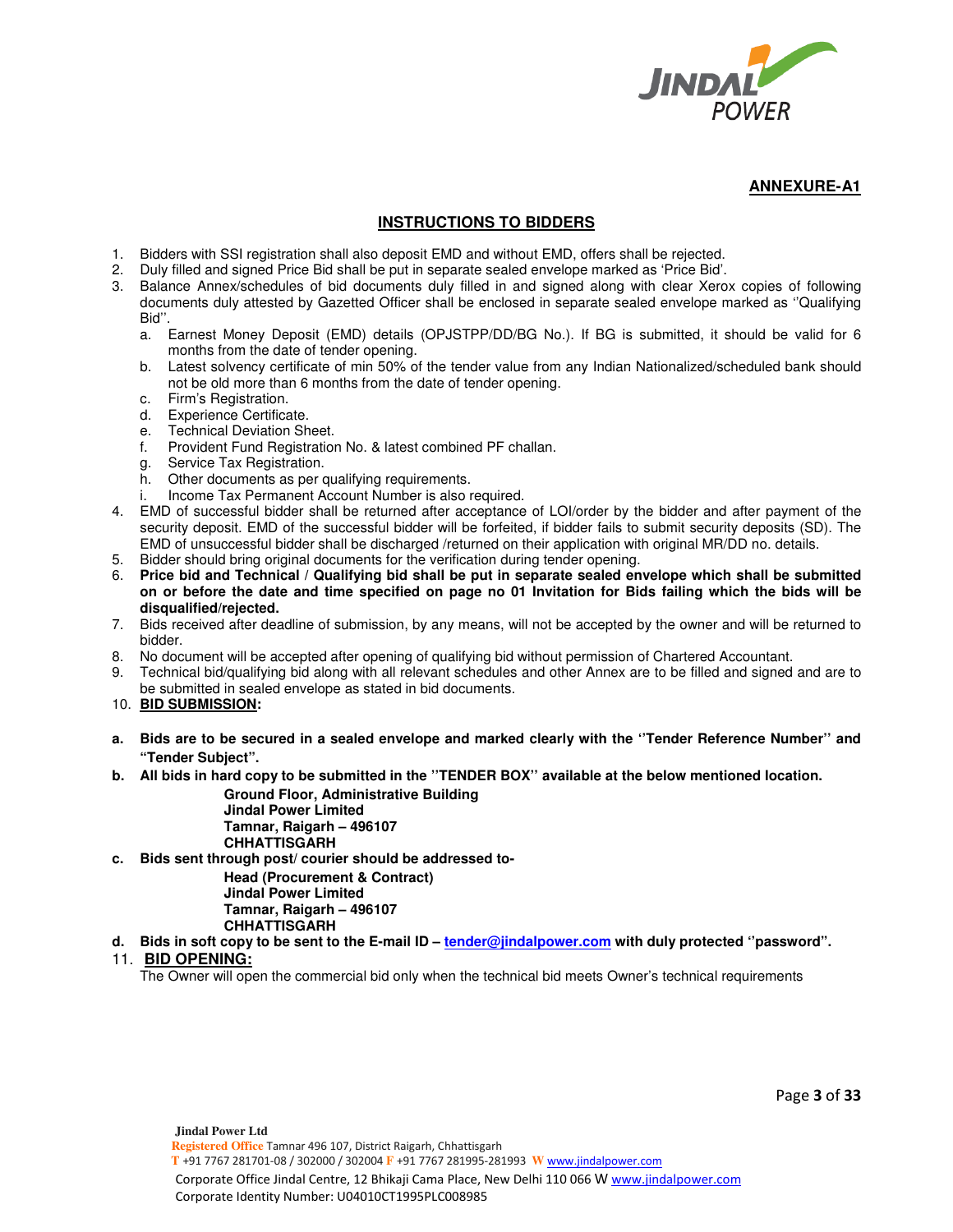

## 12. **BID EVALUATION:**

- 11.1 After opening of qualifying bid the owner shall make study of individual bid and any clarifications/ confirmation, if required shall be obtained from the bidder or shall be discussed with the bidder separately during validity period of their offer. After receipt of clarification/confirmation all the bids will be brought on par as far as technical requirement and commercial terms and condition are concerned. In case in any bidder feels that prices quoted by him in price bid are required to be changed due to change in technical details, commercial terms and condition, the bidder should inform the owner immediately and submit the revised price bid/cover prior to scheduled date of opening of price bid subject to approval of competent authority. Revised price bid/cover will be opened on scheduled date and time for opening of price bid.
- 11.2 Prior to the detailed evaluation, the owner shall determine the substantial responsiveness of each bid to the bidding documents. A substantially responsive bid is one, which confirm to all the terms and condition of the bidding documents without material deviation. Responsiveness of the bid shall be based on the contents of bid itself without recourse to extrinsic evidence.
- 11.3 The Company reserves the right to accept the contract price and can negotiate with L2 and L3 bidder.
- 11.4 Any efforts by the bidder to influence the owner during bid evaluation bid comparative or during proposal for order placement may result in the rejection of the offer. The bid, which does not conform to, specified fixed commercial condition namely, 1) EMD/Bid security 2) Contract performance 3) Penalty 4) Performance Guarantee/acceptance test 5) Terms of payment will be treated as non-responsive.
- 11.5 The bid determined as substantially non responsive shall be rejected by the owner and price bid/cover of such bid, will not be opened and no further evaluation will be made.
- 11.6 **Successful bidder has to submit the security deposit equivalent to 10% of order value within 07 (seven) days from the date of LOI/order. This retention as security deposit shall be refunded after deduction if any, on successful completion of contract period .Incase of, non-compliance of this requirement the EMD of such bidder shall be forfeited and order may be treated as cancelled.**

### 12. **QUALIFYING REQUIREMENT FOR BIDDERS:**

- 12.1The Bidder shall provide satisfactory evidence (jobs on similar equipment/systems of large size coal based thermal power plant) to carry out the operation and maintenance as per the scope of work mentioned in section. List of all contracts executed along with copies of orders and customer's certificates regarding successful execution of contract to be furnished.
- 12.2 The Bidder shall provide satisfactory evidence for requisite experience persons for carrying out the operation and maintenance of the awarded contract.
- 12.3 The Bidder should have adequate financial stability and capability to meet the financial obligations pursuant to the Works covered in the Bidding Documents.

### **13. Bidder to Note**:

- 13.1The scope of work and specification shall be read carefully and considered by the Bidders while preparing their bids.
- 13.2 The Bidders are advised to visit and examine the Site where the facilities are installed and its surroundings and obtain for himself on its own responsibility all information that may be necessary for preparing the bid and entering into a Contract for Day-to-Day Routine operation and Maintenance. The cost of visiting the site shall be at the Bidder's own expense.
- 13.3 Bidders who want to quote for this tender should be registered as per Contract Labor Act 1970 and shall produce the registration certificate / license along with the tender submitted. Submission of tender will be deemed to be an acceptance of all terms and conditions of the said act. Service Providers should also be registered with the EPF commissioner.
- 13.4 The tender shall contain the name, residence and place of business of person or persons submitting the tender. All signatures shall be dated.
- 13.5 JPL reserve the right to reject any or all tenders or to accept any tender in full or part considered advantageous to the JPL irrespective of whether it is lowest or not, without assigning any reason what so ever.
- **13.6 Bidder may quote for part quantity as per their Capacity and available equipment. Bidder may quote for either of the items in Sl no 1 & 2 or both the items.**
- **13.7 EMD amount shall be 1% of the Order value for which bidder has quoted in the tender.**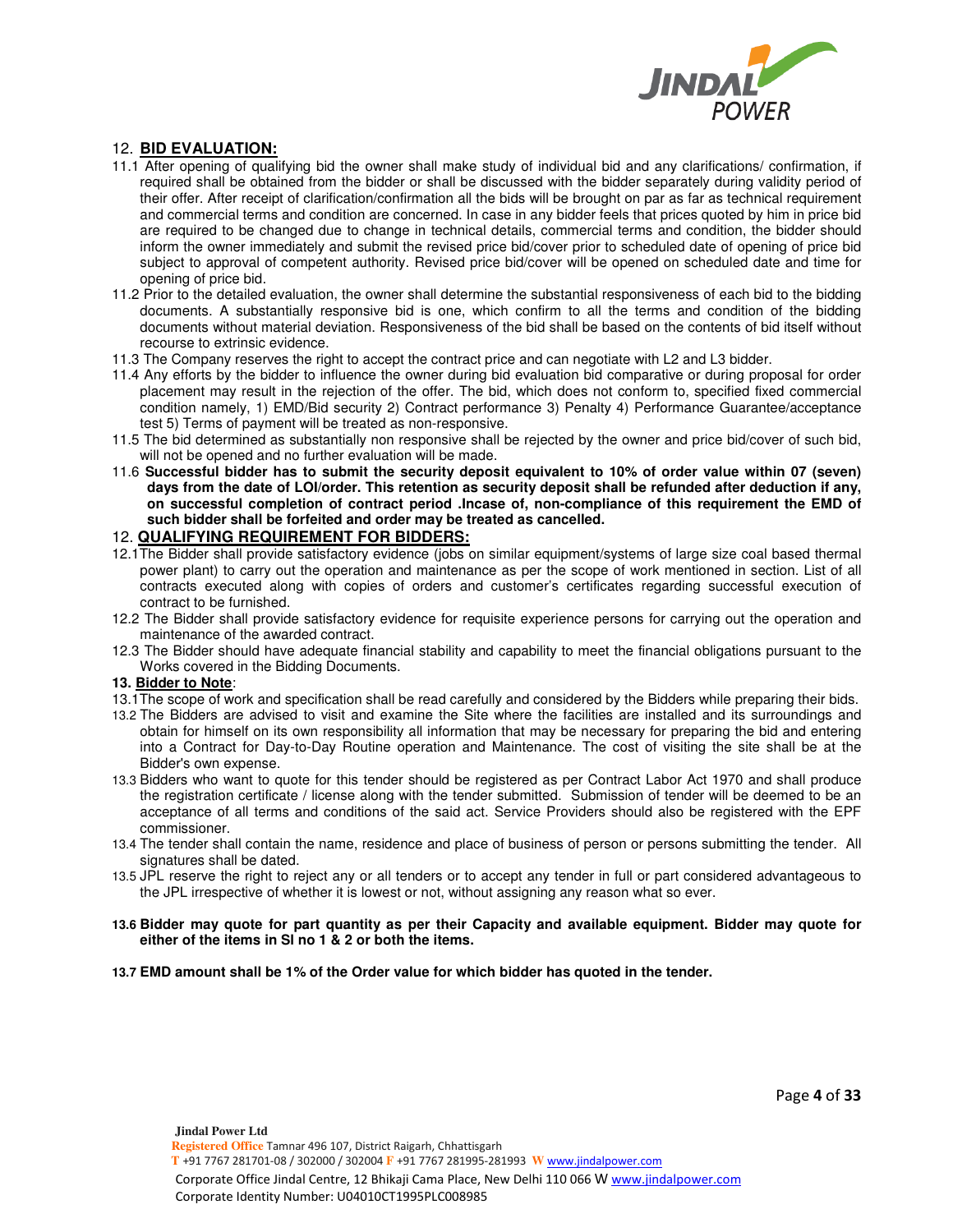

# **QUESTIONAIRE**

## **To be filled up completely by the bidder.**

| 1. Name & Address of the Bidder:                                            |  |
|-----------------------------------------------------------------------------|--|
|                                                                             |  |
|                                                                             |  |
|                                                                             |  |
|                                                                             |  |
|                                                                             |  |
|                                                                             |  |
|                                                                             |  |
|                                                                             |  |
|                                                                             |  |
|                                                                             |  |
|                                                                             |  |
|                                                                             |  |
|                                                                             |  |
|                                                                             |  |
|                                                                             |  |
|                                                                             |  |
|                                                                             |  |
|                                                                             |  |
| 2. Whether bidder is                                                        |  |
|                                                                             |  |
|                                                                             |  |
| a. Propriety concern                                                        |  |
| b. Firm                                                                     |  |
|                                                                             |  |
| c. Company                                                                  |  |
|                                                                             |  |
| If answer is "Yes" against below please tick $(\sqrt{})$                    |  |
| a. Whether documentary evidence is enclosed                                 |  |
|                                                                             |  |
| b. Whether certified necessary Power of Attorney is enclosed                |  |
|                                                                             |  |
|                                                                             |  |
|                                                                             |  |
| c. Whether certified true copy of regulation articles of association,       |  |
| Special or General Power of attorney is enclosed.                           |  |
|                                                                             |  |
|                                                                             |  |
|                                                                             |  |
| 4. Whether the Service Provider will execute the proposed work himself      |  |
| Or through their authorized person/ firms.                                  |  |
|                                                                             |  |
|                                                                             |  |
| 5. Whether Banker's Certificate regarding Financial status is enclosed      |  |
|                                                                             |  |
|                                                                             |  |
| 6. Whether latest Income Tax clearance Certificate enclosed.                |  |
|                                                                             |  |
|                                                                             |  |
|                                                                             |  |
|                                                                             |  |
| 7. Whether copies of P & L account/ Balance sheet for last 5 Yr is enclosed |  |
|                                                                             |  |
| 8. Whether experience record is enclosed.(Please enclosed photocopies)      |  |
|                                                                             |  |
|                                                                             |  |
|                                                                             |  |
| 9. Whether list of technical qualified personnel is enclosed.               |  |
|                                                                             |  |
|                                                                             |  |
|                                                                             |  |
| 10. E.P.F. No. of Service Provider is enclosed.                             |  |
|                                                                             |  |
|                                                                             |  |
|                                                                             |  |
| 11. Whether copy of labor license is enclosed                               |  |

Page **5** of **33**

 **Registered Office** Tamnar 496 107, District Raigarh, Chhattisgarh  **T** +91 7767 281701-08 / 302000 / 302004 **F** +91 7767 281995-281993 **W** www.jindalpower.com Corporate Office Jindal Centre, 12 Bhikaji Cama Place, New Delhi 110 066 W www.jindalpower.com Corporate Identity Number: U04010CT1995PLC008985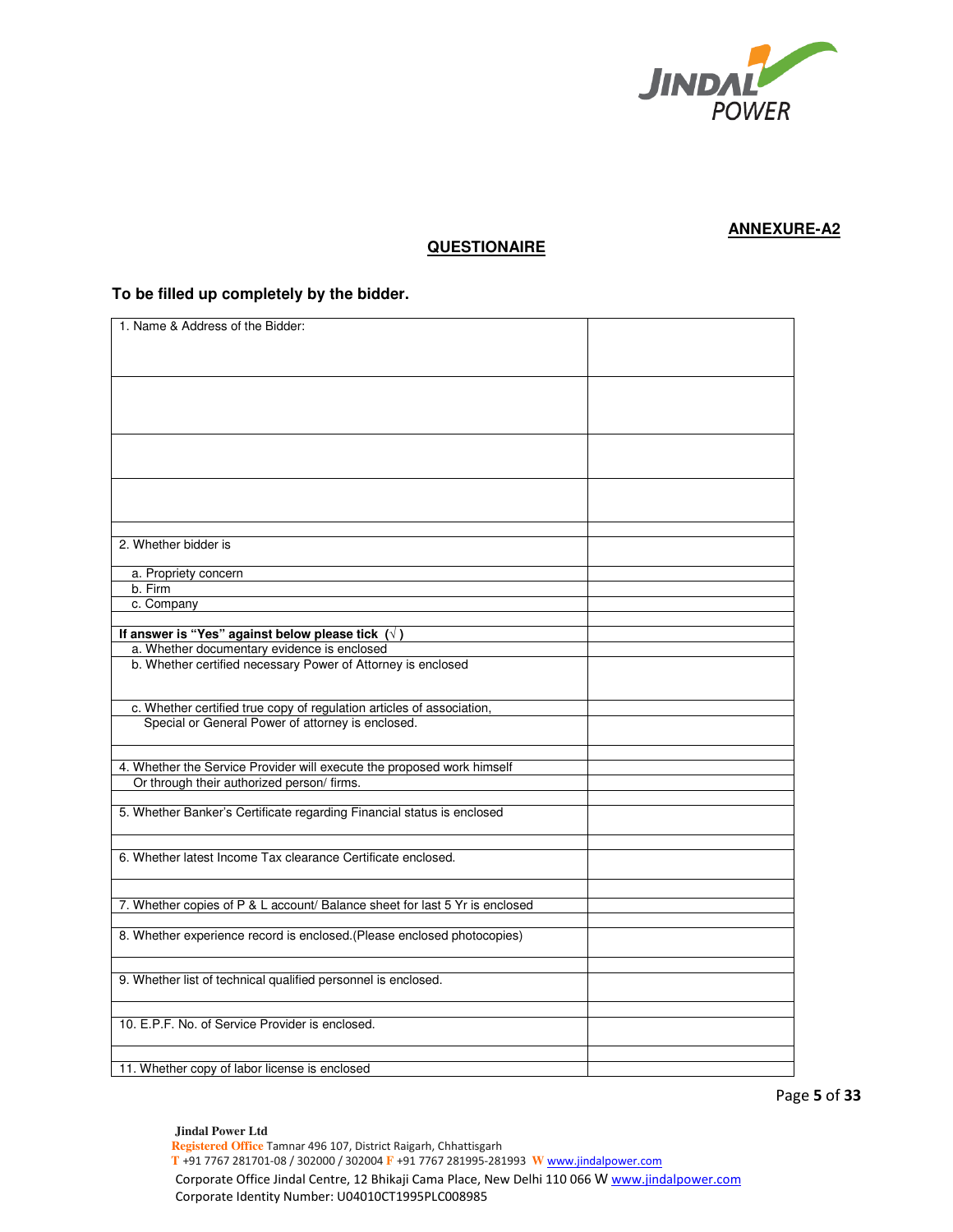

| 12. Whether bidder is agreeable to Furnish Security Deposit                  |  |
|------------------------------------------------------------------------------|--|
| (Bank Guarantee OR Deduction from RA bills)                                  |  |
|                                                                              |  |
| 13. Whether bidder is agreeable for JPL's standard penalty clause as         |  |
| mentioned in tender documents.                                               |  |
|                                                                              |  |
| 14. Whether validity of submitted bid is six (6) month from date of opening  |  |
|                                                                              |  |
| 15. Payment terms mentioned & enclosed.                                      |  |
|                                                                              |  |
| 16. Whether quoted rates shall remain firm even change in time               |  |
| (less/More)                                                                  |  |
|                                                                              |  |
| 17. Expected number of labor to be engaged on job                            |  |
|                                                                              |  |
| 18. Whether Service Provider has executed similar work in past               |  |
| (Please mention the details along with photocopy)                            |  |
|                                                                              |  |
| 19. Whether Service Provider is agreeable to pay the labor at the rates      |  |
| stipulated by Govt.                                                          |  |
|                                                                              |  |
| 20. Whether the labor to be engaged on job is insured.                       |  |
|                                                                              |  |
|                                                                              |  |
| 21. If the tender consist of supply of materials also                        |  |
| a. Whether the sales tax on supply of materials is included in quoted rate   |  |
|                                                                              |  |
| b. Whether the rates have been quoted for supply of materials and            |  |
| execution of job separately.                                                 |  |
|                                                                              |  |
| c. If sales tax will be extra, the same will be applicable on material price |  |
| only, not on work price; Have you mentioned the above in details.            |  |
|                                                                              |  |
| 22. Guarantee Period of executed job                                         |  |
|                                                                              |  |
| 23. Whether filled up and signed Undertaking enclosed                        |  |
|                                                                              |  |
| 24. Whether all pages tender filled and signed as specified                  |  |
|                                                                              |  |
| 25. Whether all clauses/conditions/terms/schedules have been read            |  |
| carefully and taken care of while preparing bid.                             |  |
|                                                                              |  |
|                                                                              |  |
| Signature                                                                    |  |
|                                                                              |  |
| Full Name of Authorized Person                                               |  |
|                                                                              |  |
| Designation                                                                  |  |
|                                                                              |  |
|                                                                              |  |
| Date                                                                         |  |

NOTE:

- 1. It is necessary to answer the entire question. If any question remained unanswered, it will presume that JPL's interpretation is acceptable to the particular question.
- 2. Management of M/s Jindal Power Limited would appreciate if Bidder shall visit the site before submitting the Enquiry.

Page **6** of **33**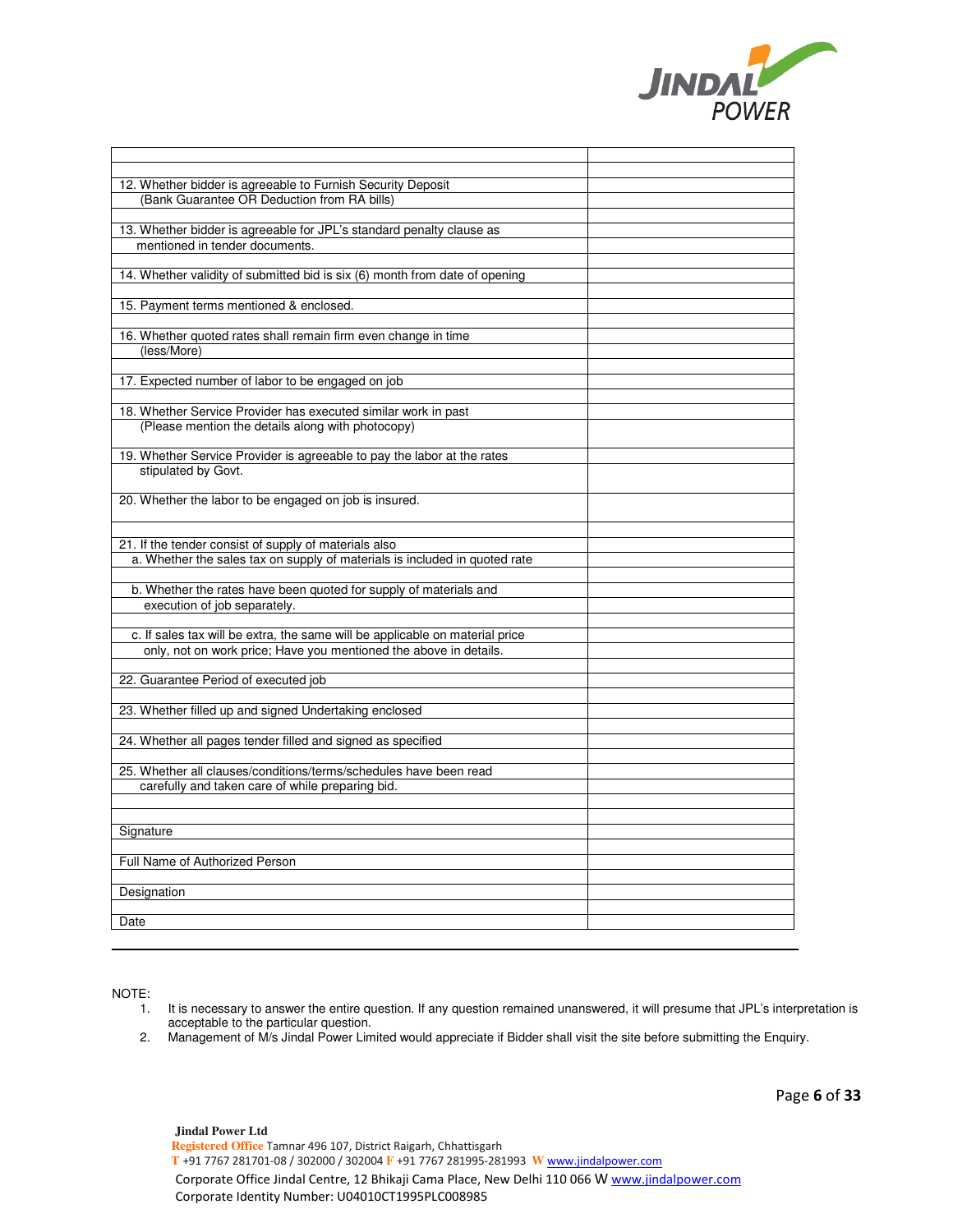

## **VENDOR REGISTRATION FORM**

**VENDOR CODE: NAME: ADDRESS: CITY: STATE: PIN: COUNTRY: CURRENCY: TEL. NO.: FAX NO.: MOBILE NO: E-MAIL: CONTACT PERSON: ACCOUNT GROUP: Raw Material / Stores Material / Contractor / Consultant / Agent / Transporter / INDUSTRY: SSI / Non-SSI/Micro and medium Enterprise GST NUMBER & DATE: RANGE: DIVISION: COMMISSIONERATE: SERVICE TAX REGISTRATION NO.: ECC NUMBER: PAN BASED REGN. PAN NO. : (COMPULSARY FOR SERVICE PROVIDER CONSULTANTS, TRANSPORTER ETC) CATEGORY OF THE FIRM (FOR CONTRACTOR; CONSULTANTS; TRANSPORTER) INDIVIDUAL OTHER THAN INDIVIDUAL PARTNERSHIP LOCAL AUTHORITIES LIMITED / PVT. LTD.** 

Kindly send us duly filled signed Vendor registration form with the attested Xerox documents of PAN, TIN. CST, LST & other supporting firm's credentials for Vendor Registration.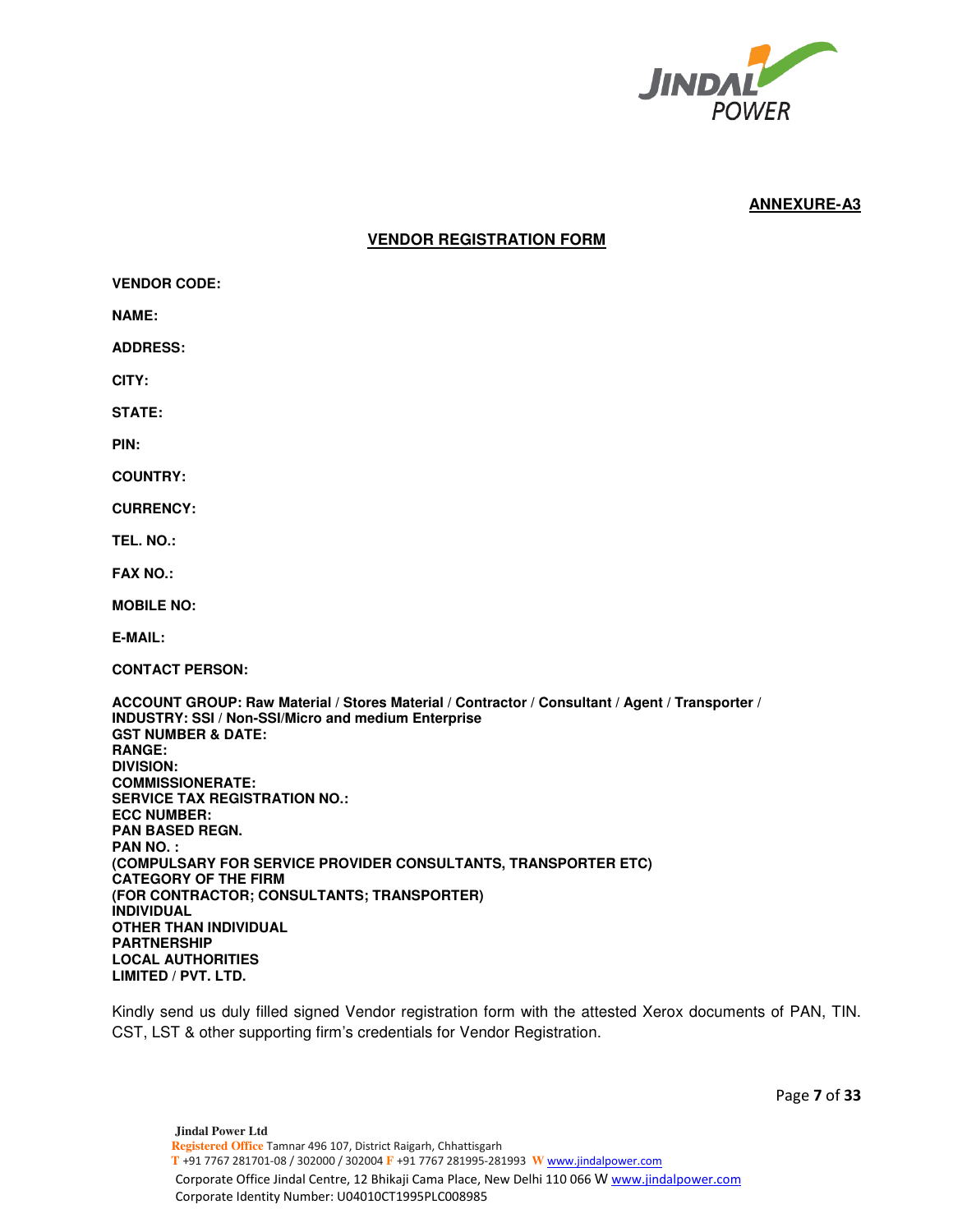

| <b>LIST OF DOCUMENTS ENCLOSED</b> |                                                        |                             |                           |  |  |  |  |
|-----------------------------------|--------------------------------------------------------|-----------------------------|---------------------------|--|--|--|--|
| S. No.                            | <b>DESCRIPTION</b>                                     | <b>ENCLOSED</b><br>(YES/NO) | <b>REFERENCE ANNEXURE</b> |  |  |  |  |
| 1.                                | <b>SIGNED</b><br><b>JPL</b><br><b>VENDOR</b><br>FILLED |                             |                           |  |  |  |  |
|                                   | REGISTARTION FORM, IF REGISTERED                       |                             |                           |  |  |  |  |
|                                   | SPECIFY JPL REGISTERED VENDOR                          |                             |                           |  |  |  |  |
|                                   | CODE.                                                  |                             |                           |  |  |  |  |
| $\overline{2}$                    | PAN CARD COPY                                          |                             |                           |  |  |  |  |
| 3.                                | TIN NUMBER COPY                                        |                             |                           |  |  |  |  |
| 4.                                | TAN NUMBER COPY                                        |                             |                           |  |  |  |  |
| 5.                                | SERVICE TAX REGISTRATION COPY                          |                             |                           |  |  |  |  |
| 6.                                | COMPANY CREDENTIALS / PROFILE                          |                             |                           |  |  |  |  |
| 7.                                | RECENT 03 ORDER COPIES OF PAST 06                      |                             |                           |  |  |  |  |
|                                   | MONTHS OF SAME NATURE OF JOB                           |                             |                           |  |  |  |  |
|                                   | EXECUTED IN SIMILAR AT PAR 03                          |                             |                           |  |  |  |  |
|                                   | DIFFERENT COMPANIES.                                   |                             |                           |  |  |  |  |
| 8.                                | DETAILS OF SKILLED / SEMI SKILLED /                    |                             |                           |  |  |  |  |
|                                   | UNSKILLED RESOURCES, IF REQUIRED                       |                             |                           |  |  |  |  |
|                                   | ANY.                                                   |                             |                           |  |  |  |  |
| 9.                                | TOOLS &<br>OF<br><b>LIST</b><br>TACKLES.               |                             |                           |  |  |  |  |
|                                   | CONSUMABLES, MACHINES ETC.                             |                             |                           |  |  |  |  |
| 10.                               |                                                        |                             |                           |  |  |  |  |
|                                   |                                                        |                             |                           |  |  |  |  |
|                                   |                                                        |                             |                           |  |  |  |  |
|                                   |                                                        |                             |                           |  |  |  |  |
|                                   |                                                        |                             |                           |  |  |  |  |
|                                   |                                                        |                             |                           |  |  |  |  |
|                                   |                                                        |                             |                           |  |  |  |  |
|                                   |                                                        |                             |                           |  |  |  |  |
|                                   |                                                        |                             |                           |  |  |  |  |
|                                   |                                                        |                             |                           |  |  |  |  |
|                                   |                                                        |                             |                           |  |  |  |  |
|                                   |                                                        |                             |                           |  |  |  |  |
|                                   |                                                        |                             |                           |  |  |  |  |
|                                   |                                                        |                             |                           |  |  |  |  |
|                                   |                                                        |                             |                           |  |  |  |  |
|                                   |                                                        |                             |                           |  |  |  |  |
|                                   |                                                        |                             |                           |  |  |  |  |
|                                   |                                                        |                             |                           |  |  |  |  |
|                                   |                                                        |                             |                           |  |  |  |  |
|                                   |                                                        |                             |                           |  |  |  |  |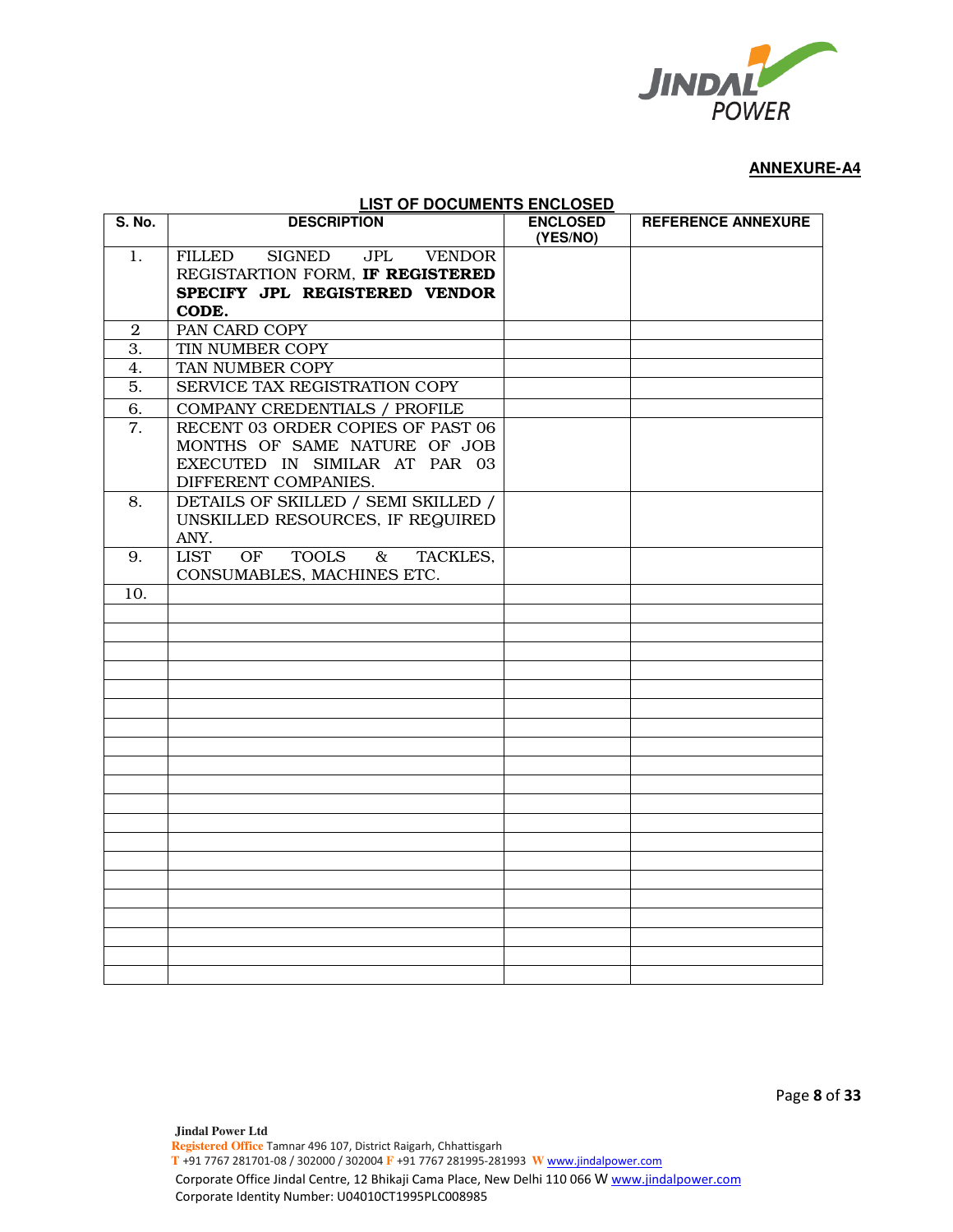

### **GENERAL CONDITIONS OF CONTRACT**

#### **1. Agreement:**

Contractor's acceptance of the work order in writing shall constitute contract between him and JPL. If acceptance /comments (if any) is not received from contractor, within one week from the date of this order, it will be considered that the various terms and conditions indicated in the order is acceptable to the contractor.

#### **2. Offloading & Subletting of Job:**

Contractor shall not offload/ sublet the job given to him without prior approval and permission in written from M/s JPL for any contract in full/ partial.

#### **3. Measurement of Work:**

Work shall be supervised, inspected and measured as directed by Engineer-in-charge and entered in the measurement book for the Scope of Work with signature of both contractor and Engineer-in-charge or their representative as token of acceptance. Payment shall be made as per actual quantity executed. For all labor intensive jobs, it is mandatory to maintain and submit daily report of workmen attendance duly verified by EIC.

#### **4. Submission and Payment of Bill.**

- a. The invoice/ RA bills for the Scope of Work as defined earlier should be submitted within 2 weeks of completion of job to Engineer-in charge in triplicate for verification, on monthly basis or as specified complete in all respect and acceptable.
- b. The invoice must be supplemented with the work measurement sheet and workmen attendance sheet duly attested by Engineer in charge.
- c. In case, the job is associated with the supply of materials, the invoice must be supplemented with the material challan duly stamped with Gate Entry number, Packing list, Tax invoice, Quality assurance & test certificates.
- d. The workmen payment sheet and PF challan, if applicable, must be submitted with invoice after verification and attestation by in charge (P&A). If applicable and specified explicitly in the work order, PF and Insurance shall be reimbursed at actual on producing documentary evidence.
- e. JPL will release the payment after all deductions as per specified conditions and statutory rules within 15 days after receipt of the invoice. HOD (Finance & Accounts), JPL shall be the paying officer.

#### **5. Taxes & Duties:**

- a. Unless otherwise specified, all taxes, duties, levies, charges etc. that may be applicable to this contract is deemed to have been included in the contract price. Service / Sales Tax, as applicable, must be indicated in the bills separately. This will be paid only if supported by documentary proof of payment. The bills shall be prepared & raised along with following information:
- i. Tax Credit documents should be original. The document should be serially numbered either with numbering machine, or pre-printed stationery or computer printed with date.
- ii. The document should contain the name, address and Service Tax Registration Number of the service provider.
- iii. The document should contain our name & address as "Jindal Power Limited, P.O. & Tehsil Tamnar, Raigarh (C.G.) 496107".
- iv. The document should contain classification of services, for example "Engineering Consultancy Services", "Erection, Commissioning & Installation services" etc.
- v. The document should contain description of service provided, value of taxable service provided, the amount of service tax payable and education cess thereon.
- b. As regards Indian Income Tax, Surcharge on Income Tax, Withholding Tax or any Corporate Tax, JPL shall not bear any Tax liabilities whatsoever. The contractor shall be liable and responsible for payment of all such taxes, if attracted under the provisions of law. JPL shall however, deduct applicable taxes at source like TDS under Income Tax Rules and Work Contract Tax under C.G. VAT Act as per law from time to time from bills / payments to be made to the contractor and will issue the TDS Certificate for the same to the contractor.
- c. As regards the payment of Welfare Cess under Building and other Construction worker (RE & CS) Acct 1996, all the Building and Construction Contractor whose contract value is more than Rs 10 Lac or more, shall be liable to pay welfare cess @ 1% of the contract value and submit the documentary evidence with P&A department.
- d. In case any contractor fails to meet the above statutory requirement, the same will be deducted from its bills directly.

#### **6. Deductions and Penalties:**

- a. JPL shall be entitled to recover from contractor's bills all cost, damages, expenses which may have to incur or become liable to incur as a result of contractor's negligence or any other action that may originate such cost, charges, expenses etc.
- b. In case contractor's bill amount is not sufficient to cover such recovery amount the balance shall be deducted from any sum which may become due to contractor at any time thereafter under this or any other contract contractor may have with us. Should this sum also not be sufficient to cover the full amount recoverable, then we reserve our right to recover the same as remedies available under the law.
- c. If there is any delay in completion of work on the part of the contractor and there is any statutory increase in duties /taxes / levies during the period of delay, in such cases the differential shall be on account of the contractor. In case of failure to execute the work within due date, Security Deposit, if any may be forfeited and JPL reserves the rights to offload the same (complete/ partial) and get it done through other agencies at the cost and risk of the default contractor.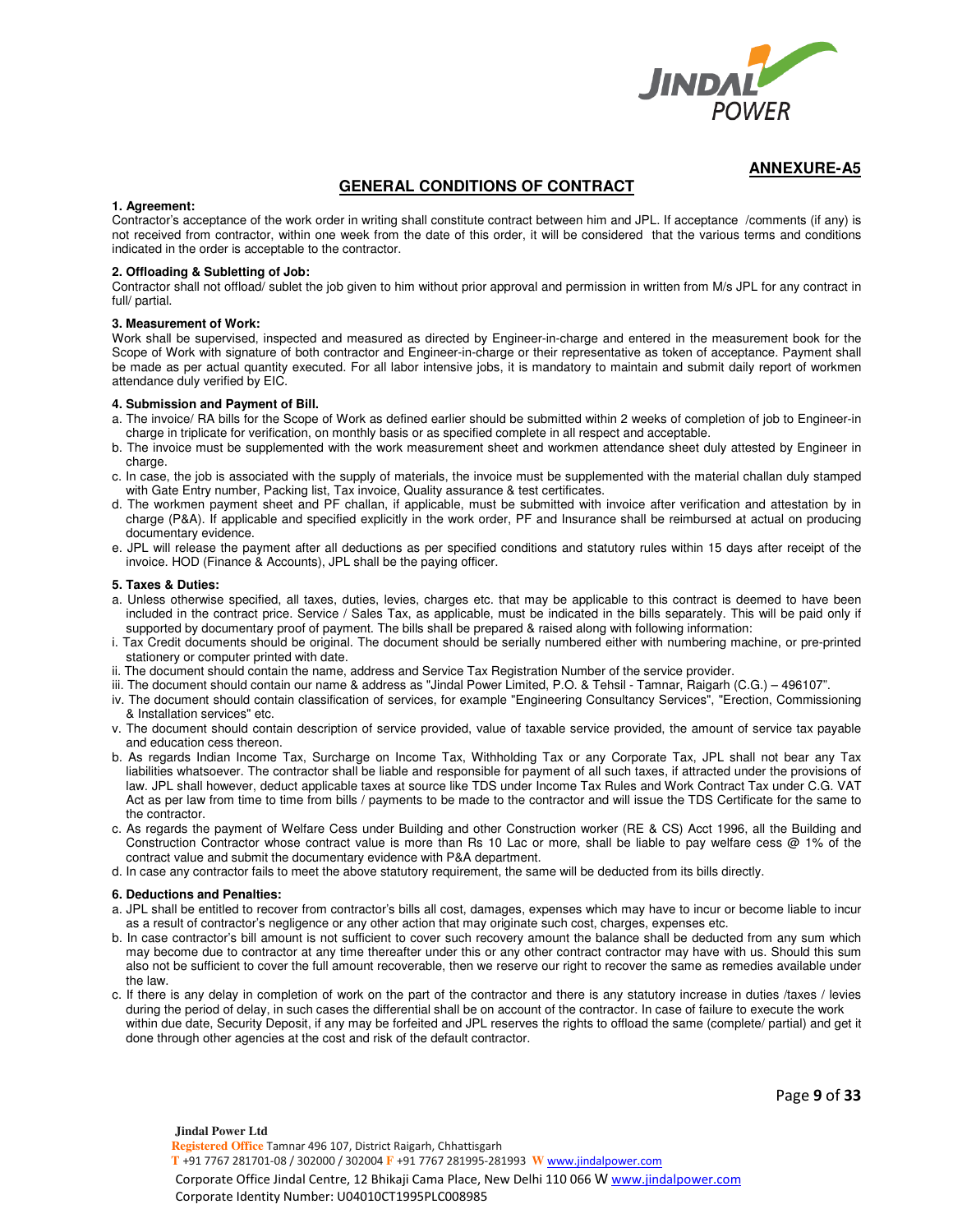

d. Any intentional delay, or delay due to improper mobilization of men and material for executing the work by Contractor or any unprofessional attitude of Contractors causing delay, penalty @ 1% of the contract value for each week of delay shall be imposed subject to a maximum of 10% of the contract value.

- e. In case in delay in completion of work due to reasons attributable to Contractor, he is liable to pay the liquidated damages @ 1% of the Total Order Value, for each completed week of delay or part thereof subjected to a maximum of 10% the Total Order Value.
- f. In case of non-performance /continuous poor performances, the contract shall be terminated and the work shall be done by any other means at Contractor cost and risk. If the price of contract for the balance work shall be higher, the additional amount shall be recovered from Contractor's security deposit or any dues of this contract or any other contract that the Contractor may have taken in JPL.
- g. The Contractor shall be solely responsible for any loss or damage to JPL property during the currency of this contract due to negligence, fraud etc. on the part of their personnel and will be liable to make the damages in good condition. In case of any JPL material is lost or damaged during execution of work due to Contractor negligence or wrong workmanship, the cost of the same as per prevailing market rate plus departmental expenses shall be recovered from Contractor bills.
- h. For any accident due to the negligence of the contractor/ contractor's deployed agencies/workers or subcontractors, following penalties shall be levied.

i. For fatal accident  $-$  Rs.  $5,00,000/$ -

ii. For reportable accident (Permanent disability) – Rs. 1,00,000/-

#### **7. Statutory and Labor Regulations:**

- a. Contractor and his workmen shall abide by all statutory rules and regulations, including but not limited to Contract Labor Act, Workmen's Compensation Act, Minimum Wages Act, Employee Insurance Act, Group Personal Accident Insurance, Provident Fund Act, and any other laws, rules and regulations etc. that may be applicable to this type of work, including any licenses like labor license etc. that may be required to be obtained by the contractors.
- b. Contractor shall comply & maintain all statutory records, registers and displays as required under various labor laws. Any deviation or fine levied by the Govt. authorities while their inspection will be recovered with penalty from contractor's running bills or security deposit.
- c. Coverage under Employee Provident Fund & Miscellaneous Provisions Act is mandatory. You must obtain a new PF Code for all your workmen and staff from RPFC, Raipur only.

#### **8. Safety, Health & Environment:**

- a. Contractor and his workmen shall abide by all Safety, Health and Environment rules and regulations of JPL. Any violation of the safety rule shall be viewed seriously and contractor shall be penalized as per JPL rule.
- b. Contractor workmen shall have to obtain Gate pass before commencement of work, which shall be issued only after getting safety training & guidelines from JPL safety officer and ensuring medical fitness from JPL medical officer.
- c. Contractor shall have to ensure minimization of pollution at source through environment friendly processes, techniques.
- d. Before starting the work, contractor shall submit detailed work program, milestone of different activities, safety & quality plan and any other relevant documents required for the work to the Engineer-in-charge for his approval, after which work shall be started as per the approved program.
- e. All safety equipment as per statutory requirements like helmets, safety shoes, safety belts and any other specific safety equipment required for the work will have to be provided by the Contractor to his manpower and will meet the following quality standards for PPEs;
	- 1. Safety Helmet IS : 2925
	- 2. Safety Shoes IS : 15298
	- **3. Safety Belt IS: 3521 (Only Double lanyard and full body harness type safety belt shall be provided by the contractor to their workers while working at height in plant premises.)**
	- 4. Welding Helmet IS: 1179
	- 5. Face Shield IS: 8521
	- 6. Ear Plug/ Ear Muff IS: 9167
	- 7. Rubber Hand Gloves (Electrical) IS: 4770
	- 8. Rubber / PVC Hand Gloves IS: 4770
	- 9. Rubber/ PVC Coated Fabric Hand Gloves IS: 4501
	- 10. Leather, Cotton and Canvass Hand Gloves IS: 2573
	- 11. Rubber / PVC Coated Fabric Apron/ Clothing IS: 6110
	- 12. Canister Type Gas Mask IS: 8523
	- 13. Cartridge Type Gas Mask IS : 8522
	- 14. Dust Mask IS: 9473
	- 15. Eye Protector IS: 5983

#### **9. Discipline:**

The contractor and his workmen shall have to follow JPL's standard Code of Conduct and the Law of the Land. It shall be Contractor's responsibility to maintain and keep the deployed manpower in specified area only. If the contractor or his workmen is found violating the same or participating in unlawful activities, or influencing JPL staff by any offerings or other inducements, the contract shall stand terminated with immediate effect.

#### **10. Manpower/ Material/Consumable/Tools & Tackles:**

- a. Contractor has to ensure availability of all the resources required for the job as follows:
- Skilled / Semi-skilled / Un-skilled Manpower

Page **10** of **33**

**Jindal Power Ltd Registered Office** Tamnar 496 107, District Raigarh, Chhattisgarh  **T** +91 7767 281701-08 / 302000 / 302004 **F** +91 7767 281995-281993 **W** www.jindalpower.com Corporate Office Jindal Centre, 12 Bhikaji Cama Place, New Delhi 110 066 W www.jindalpower.com Corporate Identity Number: U04010CT1995PLC008985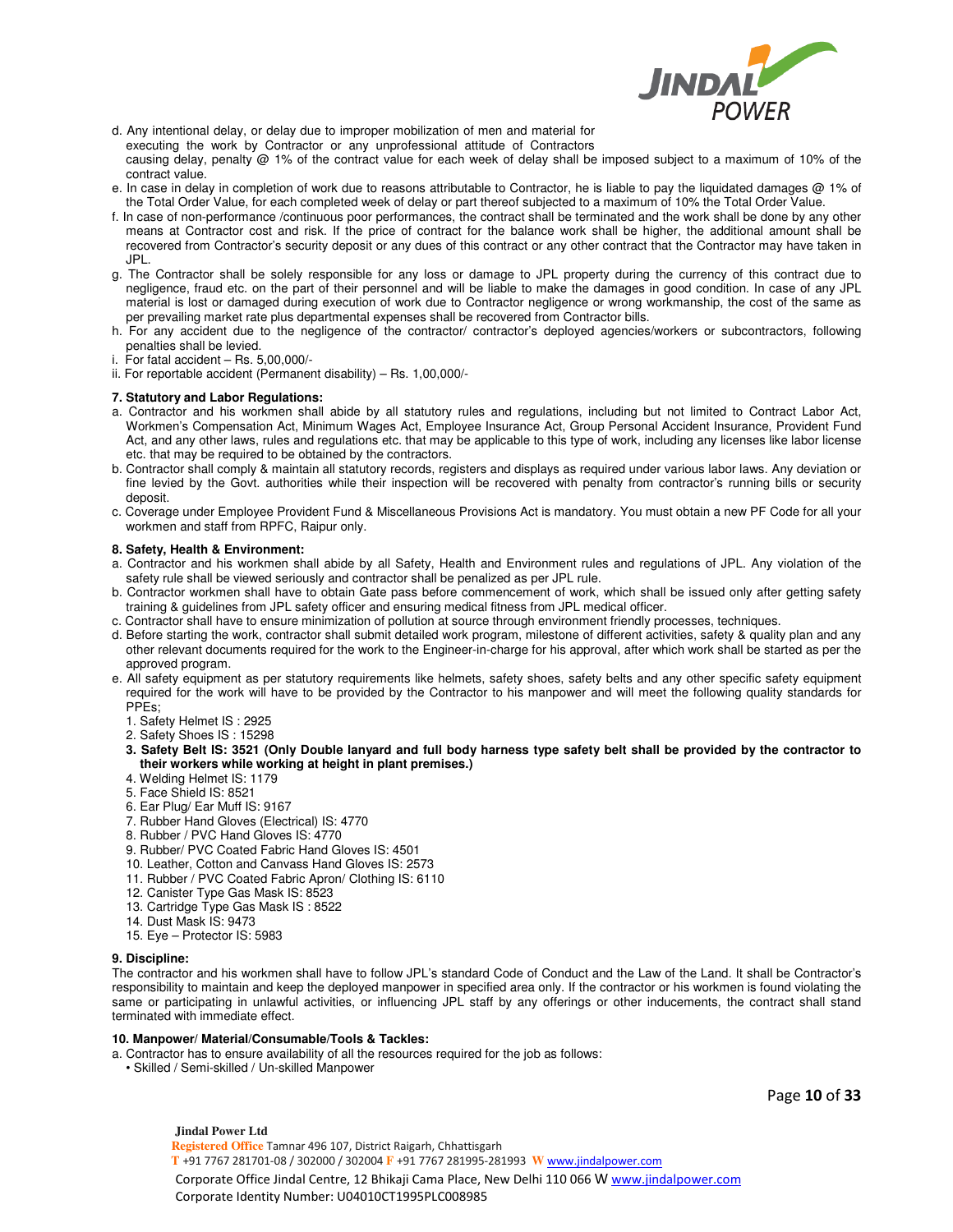

- Site-In-charge / Supervisors
- Drawing and Design
- Material
- Tools & Tackles
- Plants & Machineries
- General Purpose Consumables
- Commissioning Consumables and Spares
- Maintenance Consumables and Spares
- Measuring Instruments
- Scaffolding / Working Platforms Material
- Material Handling & Transportation Equipments
- b. Lighting at work site will be Contractor's responsibility for which power supply of 220V will be provided by JPL free of cost. Only 24V supply will be permitted for lighting in confined spaces. Contractor has to ensure availability of 220V/24V transformers and bulbs for the purpose.
- c. For the material / spares issued by JPL and used by contractor, record is to be maintained and submitted at the time of billing. The damaged spares replaced are to be kept in Contractor's custody and should be deposited to JPL stores immediately after the completion of work. The stock of the damaged spares / consumed material will be reconciled with the quantity issued. If the Contractor fails to do so, the cost of the same will be deducted from the Contractor's bill. The Contractor must return the unused spares / material issued.

#### **11. Insurance:**

The jobs wherein the entire scope of supply and service lies with contractor, he will have to take Insurance policy for Contract value including taxes for Storage cum Erection Policy for the period of contract. The contractor will provide third party insurance at the time of commencement of work or before release of any payment other than mobilization, valid for the contract period including extended contract period if any.

#### **12. Manpower Competency:**

- a. In addition to the site-in-charge, the Contractor has to ensure supervision of work in progress by deploying atleast one technically competent site supervisor. The site-in-charge of the Contractor shall authorize his representative to collect/return materials from/to JPL as per requirement of work.
- b. The job is of skilled nature and manpower with suitable requisite skill & experience only shall be permitted to be deployed. Contractor has to ensure that the credentials and certificates of the workmen deployed are submitted to JPL and shall be vetted by them before the start of work.

#### **13. Indemnity:**

Contractor shall keep JPL indemnified from all liabilities resulting out of this contract and act of Contractor workman, including but not limited to taxes & duties, damages, penalties, fines, punitive measures, lawyer fees etc. of whatever nature due to non compliance by contractor in his scope of the applicable statutory laws, rules, notifications etc.

#### **14. Force Majeure**:

In case force majeure is established and one party informs the other promptly of such occurrences, no increase in price and / or any claim shall be made by the contractor. In case of very prolonged force majeure condition the parties shall mutually discuss and agree to the future course of action.

#### **15. Termination of the contract:**

For reasons covered elsewhere in this contract document, if the Contract is to be terminated, Fifteen (15) Days' prior notice shall be given by JPL. In such an eventuality, the Security Deposit and Outstanding payments, if any may also be forfeited at the sole discretion of JPL. However, if the Contractor desires to quit the Contract or JPL decides to short-close the contract, one month's prior notice shall be given by either party.

#### **16. Dispute Settlement:**

- a. Any dispute or difference arising out of in connection of this contract shall be referred to the sole arbitrator Executive Director, OP Jindal Super Thermal Power Plant, Jindal Power Ltd., Tamnar, Raigarh (CG) and the decision given by the sole arbitrator will be conclusive and final and be binding on both the parties.
- b. Arbitration, if arise, shall be resolved in accordance to the Indian Arbitration & Conciliation Act with latest revisions. This agreement being executed at Raigarh & the parties agreed that any dispute or differences arising out of this agreement would be subject to the jurisdiction of only Raigarh court.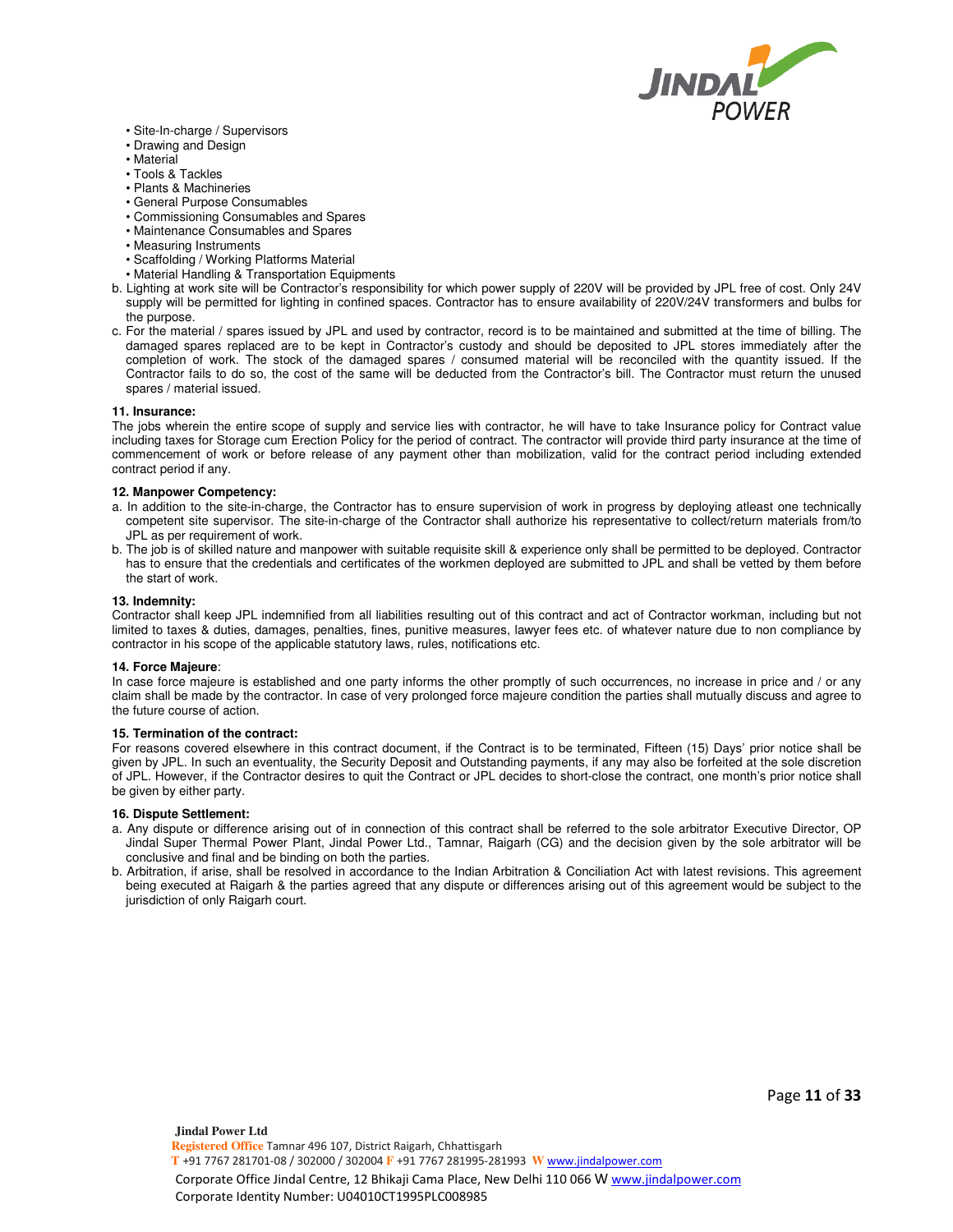

### **STATUTORY AND SAFETY COMPLIANCE**

### **The statutory and legal conditions shall be applicable to all labour intensive jobs and the contractor shall have to strictly comply with all the clauses mentioned hereby:**

- **1. Labor Act:** Contractor shall abide by all provision of contract labor (R&A) act 1970 and other applicable labor laws and rules made there under from time to time.
- **2. Labor License:** Before commencement of work, Contractor shall submit labor license (if applicable) from competent authority to the JPL's P&A officer through Engineer-In charge.
- **3. Gate Pass:** Before commencement of work, Contractor has to arrange gate pass for his workmen from JPL's P&A officer as per JPL's standard norms.
- **4. PF registration:** Before commencement of work, Contractor shall submit the Provident Fund Registration No. and ensure to recover provident fund amount from wages of all workmen and deposit to the Provident fund authorities and submit a copy of the same by 20<sup>th</sup> of every month to the JPL's P&A officer through Engineer-In-charge. In case, contractor fails to produce documentary evidence of PF recovery and deposition, JPL will arrange to deposit the same to the Provident fund authorities and the amount along with overheads @30% will be recovered from the contractors bill.
- **5. Workmen Insurance:** Before commencement of work, Contractor shall obtain Insurance policies under Group Personal Accident Policy & Workmen's Compensation Policy covering employment accidental benefit upto Rs. 4.0 Lacs through each policy (total 8 Lacs) and furnish the copy of it to the JPL's P&A officer through Engineer-In charge. In case of non submission of Insurance Policies before start of work, 5 % (Five percent) of the Monthly Bill values shall be retained by JPL until the Contractor presents the copy of Policy document.
- **6. Wage Payment:** Payment to contractor's workmen shall be disbursed on or before seventh day of the wage period in presence of the JPL's P&A officer & Engineer-In charge or their duly authorized representative who shall certify on the payment sheet/register for fulfillment of provision of law. In case of failure to make payment to the workmen within 07(seven) days after wage period, JPL will arrange for labor payment and the amount along with overheads @30% will be recovered from the contractors bill.
- **7. Bonus & Retrenchment:** Contractor shall have to pay its workmen the bonus as per applicable act. Moreover, retrenchment benefits to workmen under Inter State Migrant act if being retrenched shall be paid by contractor.
- **8. Records, Register and Display Notices:** Contractor must maintain statutory registers and records as applicable under various labour laws. Contractor must displays notices in front of his office in Hindi& English as required under various labour laws.
- **9. Statutory Reimbursement:** Any payment against statutory obligations, if applicable and specified explicitly under JPL's scope, such as PF, ESIC, insurance etc. shall be reimbursed at actual by JPL on producing documentary evidence by the contractor.
- **10. Code of Conduct:** The contractor shall have to follow JPL's standard Code of Conduct. If the contractor is found violating the same or influencing JPL staff by any offerings or other inducements, the contract shall stand terminated with immediate effect and the contractor may be debarred to work for a period as decided by JPL.
- **11. Work Permit:** Work on any equipment or in any area should be started only after ensuring valid permit. Before starting the work, contractor shall submit detailed work program, milestone of different activities, safety & quality plan and any other relevant documents required for the work to the Engineer-in-charge for his approval, after which work shall be started as per the approved program.
- 13. **Tools & Tackles:** Contractor will have to produce fitness test certificate of all lifting tools and tackles being used by him from any outside competent person.
- 14. **Vehicle:** All the vehicles (except used by specific person) to be deployed by contactor shall be fit for use in all respect. The Vehicle must be commercially registered with the transport authority and must carry all statutory documents (valid Driving license, Insurance policy, P.U.C. certificate etc.)
- **14. Labor Health & Hygiene:** Contractor shall have to ensure periodical cleaning and disposal of waste from workers residential colonies. Contractor must ensure the hygiene, potable drinking water and regular housekeeping in his workers colony. Noncompliance of the same would be viewed seriously by the company and suitable action would be initiated to ensure proper living conditions. During summer this area becomes very hot and prone to the cases of dehydration. Contractor must ensure the provision of ORS drink to all the workers during summer.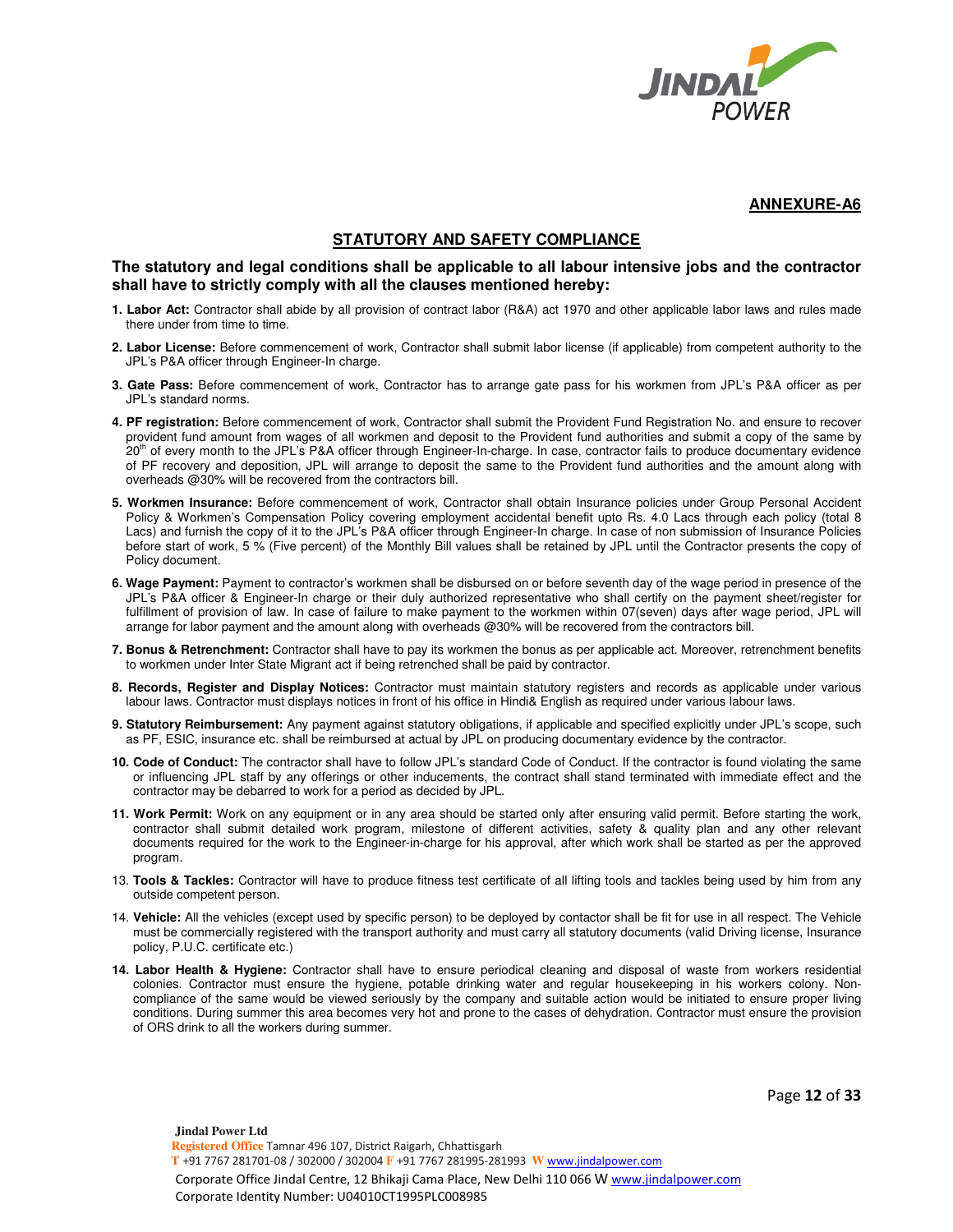

## **GENERAL CONDITIONS OF PURCHASE ORDER**

#### **1. Scope – Acknowledgement of Order**

The present General Conditions shall be applicable to purchase orders placed by JPL, unless otherwise specified in the order. The vendor shall return to JPL , the acknowledgement of the order, duly signed, within one week from the date of dispatch of the purchase order as a token of acceptance through courier/post/fax/scanned email. JPL reserves the right to cancel the order should the vendor make any alteration to the acknowledgement. Any action taken to execute the order from JPL, even if there has been no acknowledgement of the order, shall be deemed to constitute acceptance of the present General Conditions.

#### **2. Execution of Orders**

The vendor shall be solely responsible for the execution of the order in every respect, in accordance with the normal customs of the trade. He shall draw JPL's attention to any element likely to impede the satisfactory execution of the order, in particular by providing JPL at all times with all relevant information for this purpose.

#### **3. Price**

Unless otherwise stated, the unit prices as indicated in Purchase Order are the Ex-Works / shop / depot prices. Prices mentioned in the order shall remain firm and not subject to escalation till the execution of the order even though the completion/execution of the order may take longer time than the delivery period specified and accepted in the purchase order.

#### **4. Price Revisions**

Price revisions, if applicable, will be effective only if agreed and confirmed by the buyer in writing and shall not remain effective beyond the specified time limits if the delay is due to the vendor.

#### **5. Packing & Forwarding**

Unless otherwise stated explicitly in Purchase Order, P&F expenses will be deemed as **Inclusive** in the unit price.

#### **6. Packing Conditions**

You are requested to reduce packaging waste and minimize utilization of wood items for the packaging without affecting the quality. Any damage to material at the time of delivery at site, due to improper packing shall be the responsibility of vendor. Vendor has to ensure prompt replacement of such damaged items failing which appropriate actions will be taken as deemed fit.

#### **7. Sales Tax CST/ VAT and Other Taxes**

Sales Tax/VAT, levies and any other duties shall be shown separately in the invoice if payable extra. Any increase in the rates of taxes, levies and duties beyond delivery period stipulated in the purchase order shall be to Vendors' account. Vendor will furnish your Sales Tax Registration Number in all your invoices. The registration number indicated in the invoices shall have to be in force on the date of sale of goods.

#### **8. Excise Duty**

Extra as applicable at the time of removal from Vendor's premises and will be paid against submission of Original Copy of Transporters' Invoice, duly Authenticated. Vendor is to ensure that the duplicate copy of the Invoice is sent to the Destination / Consignee along with the material, without which Excise Duty amount will be retained. Present Rate of Excise Duty is @10% and CESS as @ 3% of Excise Duty.

#### **9. Declaration**

We are in the business of Generation, Transmission and Distribution of Electricity, which are non-excisable goods. Therefore we do not have Excise Control Code (ECC) number / Excise Registration No. If you are a SSI, please specify Notification Number and the Concessional duty applicable thereto. If duty is paid under protest then the Notification Number and date should be mentioned.

#### **10. Delivery & invoices**

Time is the essence of this order. Material shall be delivered within stipulated date in the order / delivery-schedule. The invoices shall be made in triplicate (3 copies) and shall accompany the material. The material along with the Original bill/Invoice shall be delivered to the following address;

#### **MANAGER – CENTRAL STORES Jindal Power Limited, O.P.Jindal Super Thermal Power Plant P.O. Tamnar,Dist. Raigarh (C.G.) PIN – 496107**

#### **11. Delivery Timings**

09.00 to 13.00 hrs & 14.30 to 17.00 Hrs. except Sundays & Public Holidays.

#### **12. Mode of Delivery**

a. F.O.R. JPL Central Stores: Vendor will send the materials through any reputed Bank approved transporter as mentioned below and will book the consignment on "Freight prepaid basis" for door delivery.

Page **13** of **33**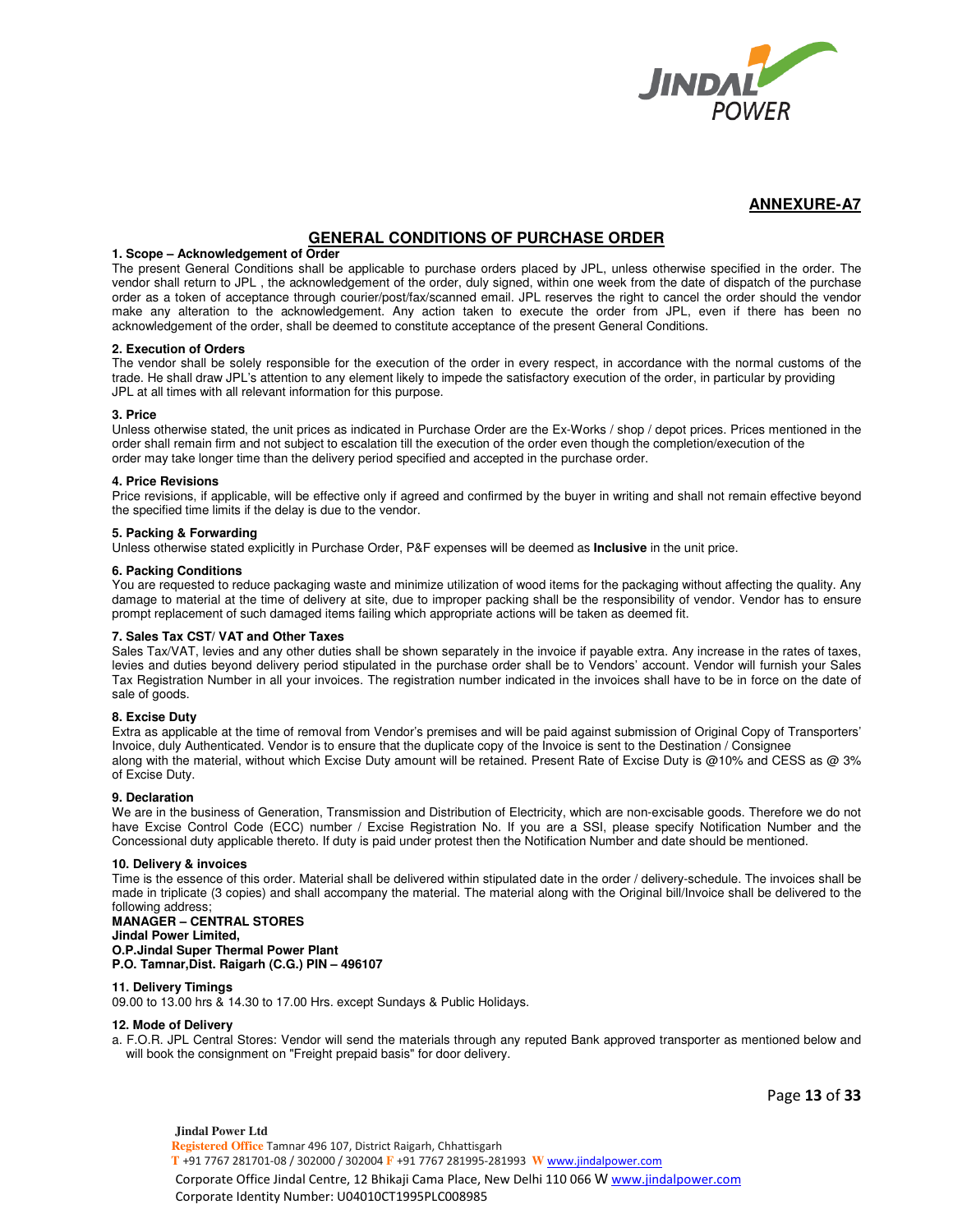

- b.. F.O.R. Ex works: Vendor will book the consignment through any reputed Bank approved transporter as mentioned below on "Freight prepaid / Freight to be billed basis" for door delivery.
- c. Freight charges are payable by JPL against documentary evidence. d. Tax at Source (TDS) shall be deducted at source as per statute and applicable government laws.

### **Our preferred transporters:**

M/s Associated Road Carriers (ARC), M/s Transport Corporation of India Limited, XPS.

#### **13. Insurance**

Insurance for the material in transit would be as per the terms agreed and mentioned in the Purchase Order. If this is agreed on 'Vendor's Scope', vendor shall ensure suitable coverage of the material on warehouse to warehouse basis. If, Insurance is in 'JPL Scope', then vendor shall endorse the Open Marine Policy number, as mentioned in Purchase Order, in all the relevant dispatch documents, viz; Challan/ invoice/ LR copy etc. or else the materials will be received at Vendor's risk.

#### **14. Acceptance of the Supplies**

Acceptance of the supplies shall always take place on the JPL site, after due checking, even when the goods are invoiced "ex Works" or "ex Warehouse.

#### **15. Payment**

Invoices shall be settled only to the value of the goods accepted, and on condition that all the relevant and other necessary documents have been received at JPL .Provided the invoiced goods have been accepted by JPL after inspection, payment will be made within 30 days from the date of acceptance of the supplies at JPL site, unless otherwise specified in Purchase Order.

#### . **16. Liquidated Damages**

Delivery period should be guaranteed. In case of delays, the vendor shall be liable to pay the purchaser by way of liquidated damages @ 0.5% of the undelivered value of the order for each week's delay subject to maximum of 5% of the total value of the order. In specific cases this general standard LD clause may be modified and shall be indicated in order / delivery schedule.

#### **17. Risk Purchase**

In the event you fail to supply the material on order, JPL will have the right to buy the material from other sources at market rates and the extra cost incurred in such procurement along with Company Overheads will be recovered from your future bills against subsequent supplies/bills.

#### **18. Quality and Inspection**

The Materials supplied hereunder shall be of good quality, free from any faults and defects and in conformance with the Purchase Order, and shall at all times be subject to inspection before acceptance by JPL / JPL's Inspection Agency, who will carry out inspection at site. JPL reserve the right to reject part or full consignment received in defective condition. In case JPL representative would like to inspect the item at your site prior to dispatch, the same will be communicated to vendor in advance against intimation of readiness received from vendor's end..

#### **19. Return of Non-Conforming Product**

In case of Non-conforming product/ rejection, vendor shall have to arrange for replacement on immediate basis. Vendor shall also arrange to lift the non-conforming/ rejected material from our plant within 15 days of the date of Rejection Note, till then the Nonconforming material will remain at Central Stores - JPL at vendor's risk. Further, if vendor fails to lift such materials within 60 days without any intimation to us, it will be presumed that you are not interested to lift the same and in that case JPL reserves the right to shift the non-conforming/ rejected materials to scrap yard at the vendor's risk without any further communication for which no further communication will be entertained.

#### **20. Suitability / Compatibility Certificate**

You would be required to furnish at the time of supply, a certificate confirming the suitability with the parent equipment in use, of the material offered by you. In case of any modification in design or manufacture of the spares, which result in not meeting our end use requirement, such spares shall be replaceable by you at no extra cost.

#### **21. Guarantee**

Equipment/Material shall be guaranteed for satisfactory performance for a period of 12 months from the date of commissioning or 18 months from the date of receipt whichever is earlier against faulty design, material and workmanship and shall be replaced free of cost in the event of failure during the guaranteed period, unless otherwise specified and agreed in your offer and our purchase order subsequently.

#### **22. Health & Safety**

Vendor will provide complete information regarding the usage for which the product has been designed, and any restrictions and safeguards which should be observed in all stages of its handling, operation and disposal. This may be in the form of technical specification, leaflet/ brochure, MSDS (Material Safety Data Sheet), instructions for safe Material handling and Storage instructions etc.

#### **23. Compliance to Environment Laws**

Please indicate whether your organization is ISO 14001 certified. If not, please certify that the handling, use and disposal of your product consider practices consistent with sound environmental management. We prefer environment friendly products and processes.

#### **24. Grievance Redressal**

In case of any grievance the vendor shall bring the same to the notice of the Head - Materials & Contracts. Vendor may also drop his concerns at the drop-box available for this purpose at the reception of Administrative Building, JPL, Tamnar or may send the

Page **14** of **33**

**Jindal Power Ltd Registered Office** Tamnar 496 107, District Raigarh, Chhattisgarh  **T** +91 7767 281701-08 / 302000 / 302004 **F** +91 7767 281995-281993 **W** www.jindalpower.com Corporate Office Jindal Centre, 12 Bhikaji Cama Place, New Delhi 110 066 W www.jindalpower.com Corporate Identity Number: U04010CT1995PLC008985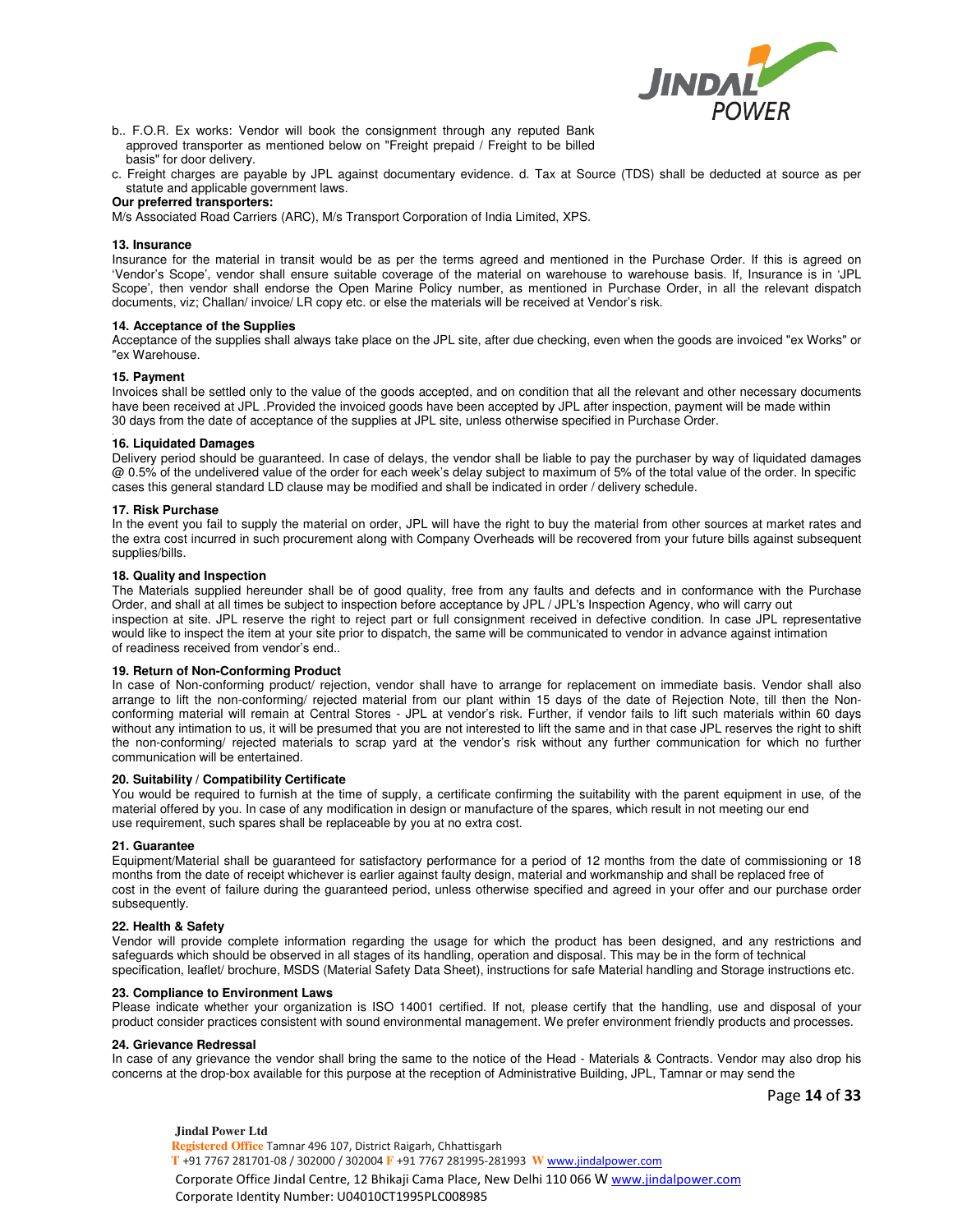

same through post or electronic mail.

#### **25. Vendor Rating**

Vendor is requested to ensure compliance to the terms of the individual orders with regards to timely delivery, provision of all applicable documents / challans / test certificate, quality of the material etc. Vendor performance with respect to these factors will be taken into consideration during rating of vendors for future business.

#### **26. Order Manager**

This order will be managed by the Buyer as mentioned in the Purchase Order. All future correspondence related to this order shall be addressed to the above officer.

#### **27. Payment Manager**

AGM (F&A) will be the payment manager as per the Purchase Order terms. All future correspondences related to payment shall be addressed to the above officer under copy to the order manager.

#### **28. Indemnity against Patent Rights**

The equipment, system, drawings, and other materials supplied by the vendor against this order will become sole property of JPL and JPL management and any individual engaged in this business shall remain indemnified against any claim for infringement or breach of any of the statues, rules & regulations by the use of or sale of any article or material supplied by the vendor. This indemnity shall include any infringement of patent, trade mark, design, copyright or other property rights whether in Country of origin, or elsewhere resulting from vendor's design, manufacture, use, supply or re-supply & would also cover use or sale of any article or material supplied by vendor to JPL under this order. This Indemnity shall cover any claim/action taken by a third party either directly against JPL or any claim/action made against the vendor & where under we are made liable. The Indemnity shall be for loss, damages, and cost including litigation costs incurred by us under this order.

#### **29. Arbitration**

Any disputes and differences arising out of or relating to this Purchase Order including interpretation of its terms will be resolved through joint discussion of the designated officials of the concerned parties. However, if the disputes are not resolved by Joint discussions then the matter will be referred for adjudication to the arbitration of a person appointed by the parties in Raigarh (C.G.) in accordance with the Indian Laws. The decision of the arbitrator shall be final and binding on the parties.

#### **30. Jurisdiction**

This Purchase Order shall in all respect be subject to the jurisdiction of courts at Raigarh (C.G.). Any dispute relating to this order shall be deemed to have arisen in Raigarh (C.G.) and subject to jurisdiction of Raigarh (C.G.) courts only.

#### **31. Suspension Termination**.

The Buyer shall have the right, even if there is no delay in execution of the order, to suspend or terminate the Purchase Order with prior intimation to the vendor. If, the vendor defaults in his obligations under the Purchase Order, payment shall be limited to such part of the Purchase Order price corresponding to the order executed until such suspension or termination. The vendor may only claim reimbursement of its proven suspension or termination cost, if the Purchase Order was suspended or cancelled for reasons attributable to Buyer.

#### **32. Breach of Contract.**

If Vendor breaches any obligation resulting from or in connection with the Purchase Order, the Buyer shall be entitled to claim full compensation of his damages suffered due to such breach including but not limited to damages arising outside the Goods, except where such breach is not due to Vendor's fault. However, Buyer will not hold Vendor liable for loss of production or loss of profit except to the extent damages or losses are due to Vendor's gross negligence or willful misconduct.

#### **33. Order Validity**

The Purchase Order shall stand CLOSED automatically after the expiry of One Year beyond the scheduled completion date, pending in full or partial.

#### **34. Force Majeure**

Neither party shall be liable for failure to perform its obligations under the Contract if such failure results from circumstances which were not in the contemplation of the parties at the time of the Contract and which are beyond the reasonable control of the party in breach.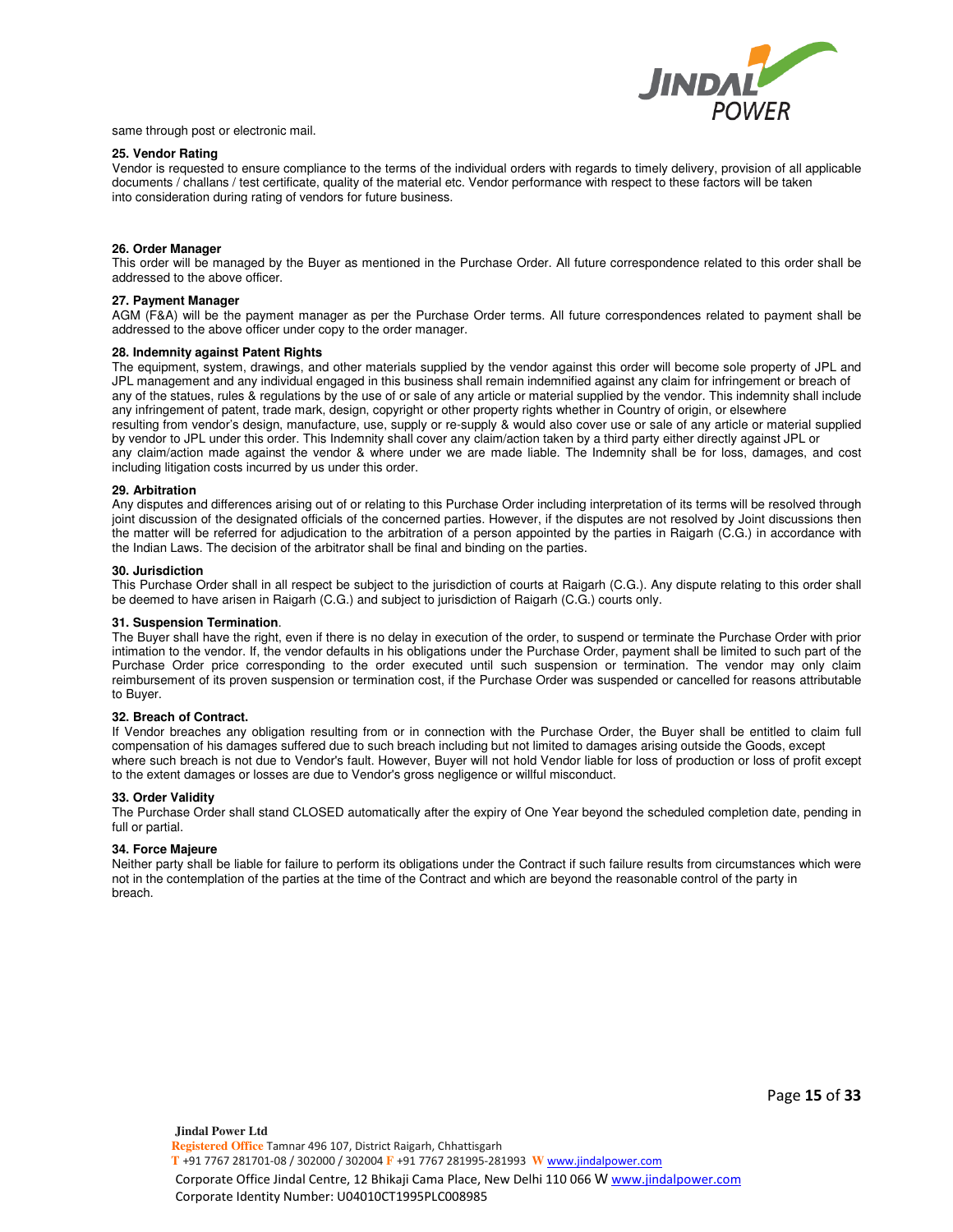

## **ANNEXURE-B1 SCOPE OF WORK (Sr.No.1)**

- 1. The work shall include Fly Ash Transportation from JPL Ash Silo to Gare Palma IV/2 and 3.
- 2. Minimum Fly Ash quantity to be transported per day should be 500 MT (Approx.). It may vary further as per requirement/availability of the fronts.
- 3. Job is categorized in Loading, transportation and dumping -Loading from ash silo and dumping in the allocated areas. The weighment of dumpers shall be at JPL Weigh-Bridge and weighment recorded for final payment.
- 4. The contractor should ensure continuous availability of adequate no. of vehicles and other equipment for transportation for the above mentioned quantity of ash.
- 5. All care should be taken by vendor to avoid any dust emission during transportation. Dumpers shall be covered with Tarpaulin for transportation of the ash to avoid its spillage on the road.
- 6. All the Vehicles / Equipment should be in good condition. If breakdown occurs frequently, JPL may stop the work or impose penalty as deemed fit.
- 7. Diesel /fuel, lubricants, vehicle maintenance shall be in contractor's scope.
- 8. JPL shall not be responsible for cessation of work for any local reason like strike, road blockage, SECL issue, legal issue etc.
- 9. No Idle charges for vehicle/equipment & other resource overhead shall be entertained
- 10. The contractor should not cut or damage any tree / plantation /soil of the land allocated for ash dumping. Suitable action as per government rule shall be imposed on the contractor in case of violation.
- 11. Any loss, damage to your team / resource or to the JPL resource & property while executing the work shall be in your account.
- 12. The contractor should ensure and follow all safety & legal compliances as per RTO and DGMS guideline. The Contractor has to submit the valid documents RC, DL Fitness certificate etc. against the same to the ash utilization cell.
- 13. There should not be any ash spillage on road during transportation from the contractor's vehicle. If found so, the same shall be cleaned by the contractor without any extra cost and contractor will be fully responsible for the same.
- 14. The trucks/dumpers after loading with conditioned fly ash should be covered with good quality tarpaulin sheets to avoid any dust emission during transportation.
- 15. Deployment of labour, driver and competent resources shall be in contractor's scope. Supervisor must be available at the site in all the day and night shift to ensure proper loading and covering of the vehicles.
- 16. Any local disturbance like agitation, road blockage, strike, any labour problem should be handled by the contractor.
- 17. If any dispute arises due to ash dumping other than the specified area without permission of JPL Engineer in charge of Ash Utilisation Cell Dept, then the contractor will be liable for penalty by JPL for twice the value of expenses for handling the situation.
- 18. Fly ash unloading sites clearance shall be given by JPL mines authority.( i.e. where fly ash needs to be unloaded).

Page **16** of **33**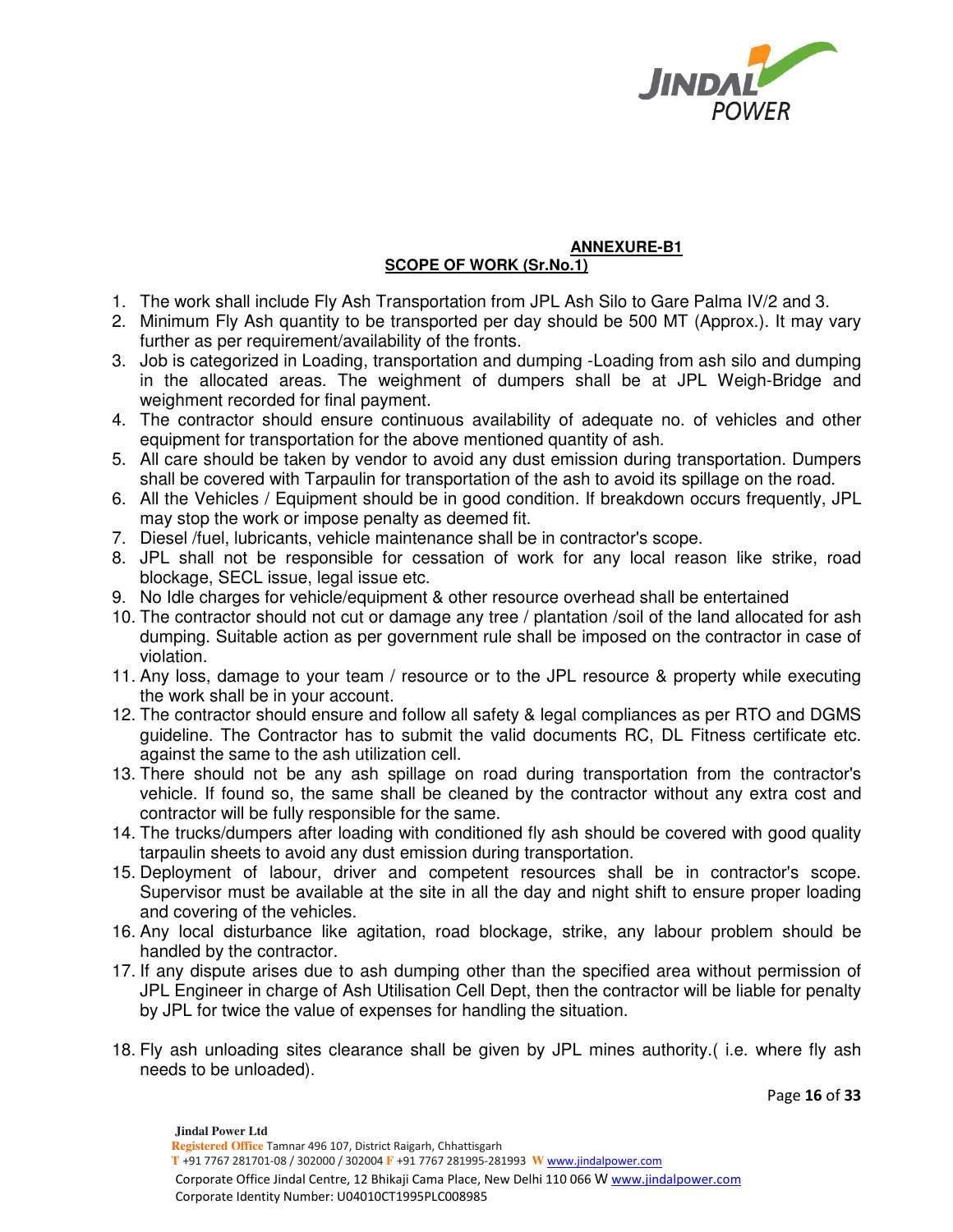

- 19. Fly ash should be unloaded at designated site only, and if found anywhere else, heavy penalty may be imposed.
- 20. All Instruction and rules of SECL authority have to be followed by contractor, which will be provided by our mines engineer time to time.

## **SCOPE OF WORK (Sr.No.-2)**

============== **Transportation of Fly Ash from Fly Ash Silo (stage– I&II) of Jindal Power Plant (JPL), Tamnar, Raigarh (CG.) to Savitrinagar Colony Area (Lead 8 KMS), Leveling, Dozing, Dust suppressing, Drainage System, Excavation and Soil Covering work as per requirement.**

 1. The work shall include Fly Ash Transportation from JPL Fly Ash Silo to designated site, dosing and leveling of Fly Ash and its management.

2. Job is categorized in following types a) Loading, transportation and dumping: Loading from ash silo and dumping in the allocated areas. Loading shall be in line with RTO norms. b) Leveling / dozing of fly ash as per requirement (with Dozer ) and Soil covering (500 mm ) or as instructed by JPL Engineer In charge as per the requirement. The weighment of dumpers shall be at JPL Weigh Bridge and weight so recorded for fly ash shall be final for payment. c) Earth Embankment work & proper drainage arrangement.

4. Fly ash after dumping in the specified area is to be leveled & covered with soil of 500 mm thick all over the area. However depending on the use of the land, it may vary subject to the required approval.

5. The soil covering work will include earth excavation, soil transportation, dosing leveling and compaction (90%). The nearest site where soil is available for the purpose is to be used by the Contractor.

 6. The contractor should ensure continues availability of adequate number of vehicles and other equipment for transportation/excavation/dozing.

7. Construction of approach haul road/path way for movement of vehicles for the above work such as transportation, dumping, dosing shall be in contractor's scope.

8. Care should be taken by vendor to avoid any dust emission during transportation. Dumpers covered with Tarpaulin to be used for transportation of the ash to avoid its spillage on the road.

9. The water sprinkling for dust suppression at ash unloading site is in contractor's scope and the Contractor shall make his own arrangement for source of water. Any facility if required may be provided (if available) by JPL.

10. The contractor should pay attention very sincerely to avoid any dust pollution from work area to the locality by water sprinkling. There should not be any ash spillage on road from the contractor's vehicle. If found so, the same shall be cleaned by the contractor without any extra cost and contractor will be fully responsible for the same.

11. All the Vehicle / Equipment should be in good condition. Fitness certificates to be submitted along with Gate pass requisition. This should not be more than 3 years old or else gate pass will not be issued for such vehicles.

12. JPL shall not be responsible for cessation of work for any local reason like strike, road blockage etc.

13. No Idle charges for vehicle/equipment & other resource overhead shall be entertained

14. The contractor should not cut or damage any tree / plantation /soil of the land allocated for ash dumping. Suitable action as per government rule shall be imposed on the contractor in case of violation.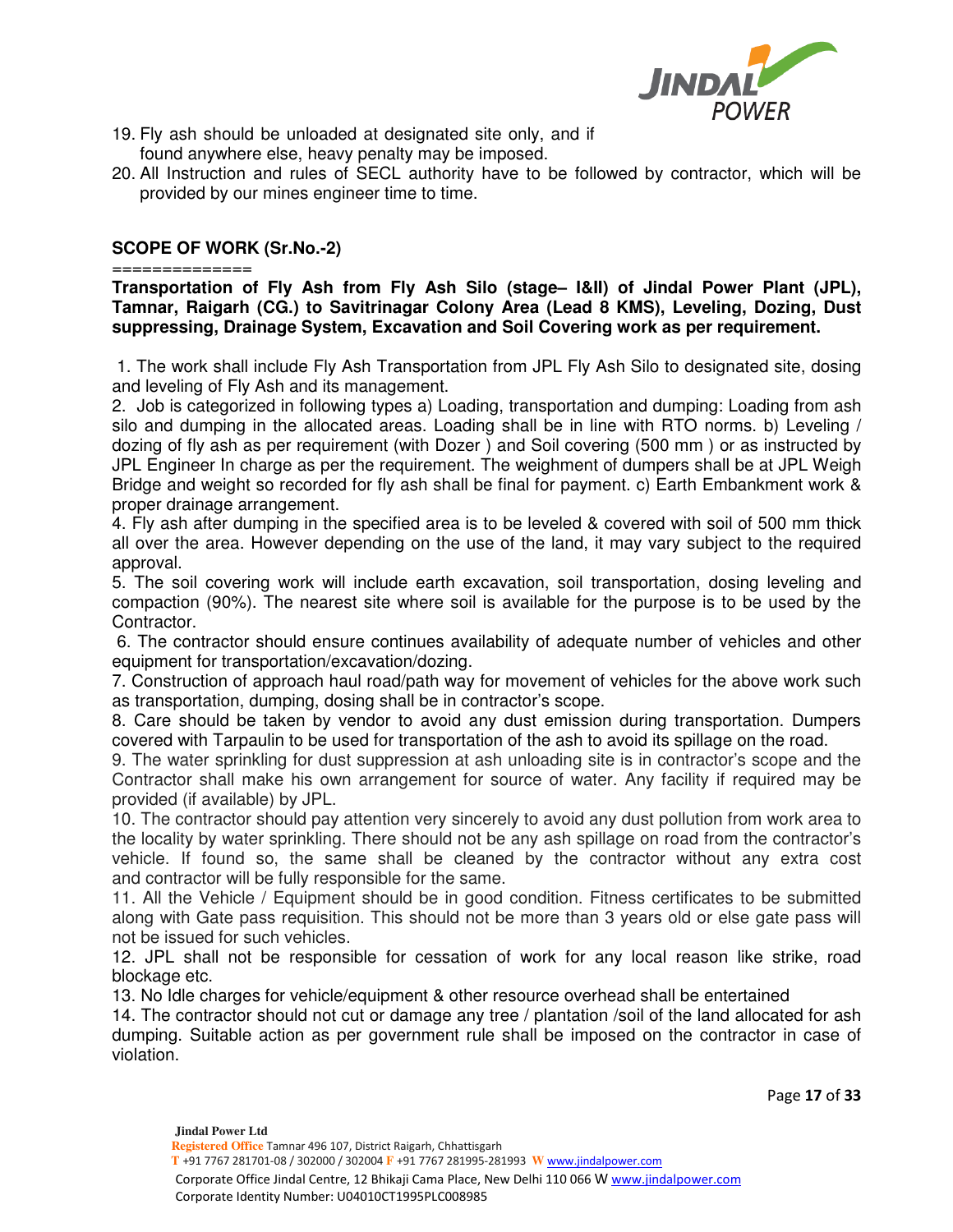

15. Any loss, damage to your team / resource or to the JPL resource & property while executing the work shall be in contractor's account.

 16. The contractor should ensure and follow all safety & legal compliances as per RTO and also have to submit the valid documents against the same to the ash utilization cell.

17. Deployment of labour, driver and competent resources shall be in contractor's scope. Supervisors must be available at the site in all the day and night shift.

18. Any local disturbance like agitation, road blockage, strike, any labour problem should be handled by the contractor.

19. If required, JPL may utilize its own dumper (in idle condition) for fly ash transportation and pay for only dozing, leveling and compaction charges to the contractor.

20. If any dispute arises due to ash dumping other than the specified area without permission of JPL Engineer in charge of ash utilization Cell Dept., then the contractor will be liable for penalty by JPL for twice the value of expenses for handling the situation.

21. All care should be taken care by vendor to check the surface run off from the ash dump area during rainy season, placement of Hume-pipe, MS pipe or any other, if required has to be done by vendor without any extra cost( Material will be arranged by JPL)

 22. Fly ash should be unloaded at designated site only, and if found anywhere else, heavy penalty may be imposed. Contractor shall be responsible for any ash spillage to nearby land.

23. Monthly RA- bill submission should be along with PF, ESIC, Weighment slip, daily utilization report and monthly report duly verified by the Engg-Incharge.

24. Penalty imposed against

- Ø Fossilize Emission Rs.1000/ per instance (During travel & Form Unloading Site.)
- Ø Spillage of Fly ash on road Rs.2000/ per instance.
- Ø Failure of water sprinkling Rs.1000/ per instance.
- Ø Vehicles not properly covered with tarpaulin Rs.1000/ per instance.

## **FOR SOIL**

1. The soil covering work will include earth excavation, soil transportation, dosing leveling and compaction. Soil to be arranged by contractor at their own risk and cost. In case of availability of the same, JPL may suggest the location. Dozing, Levelling and dressing of soil at the designated dumping area to be carried out by dozer.

2. Fly ash after dumping in the specified area is to be levelled & covered with soil of 500 mm thickness all over the area.

3. Water sprinkling to be carried out at least 03 -04 times a day on vehicle movement road and at designated dumping area for control of dust emission. Ensuring availability of water and tanker shall be in vendor scope.

## **FOR EARTHEN EMBANKMENT**

1) Soil Embankment work should be completed within 1 month from issue of order.

2) Fly ash should be unloaded minimum 4 m away from soil embankment work till finalization of survey. Survey report will be considered as final and no deviation shall be allowed.

3) Before start of work vendor will have to collect an approved copy of drawing from AUC in charge 4) Embankment Compaction should be 90% which will be verified by JPL quality department.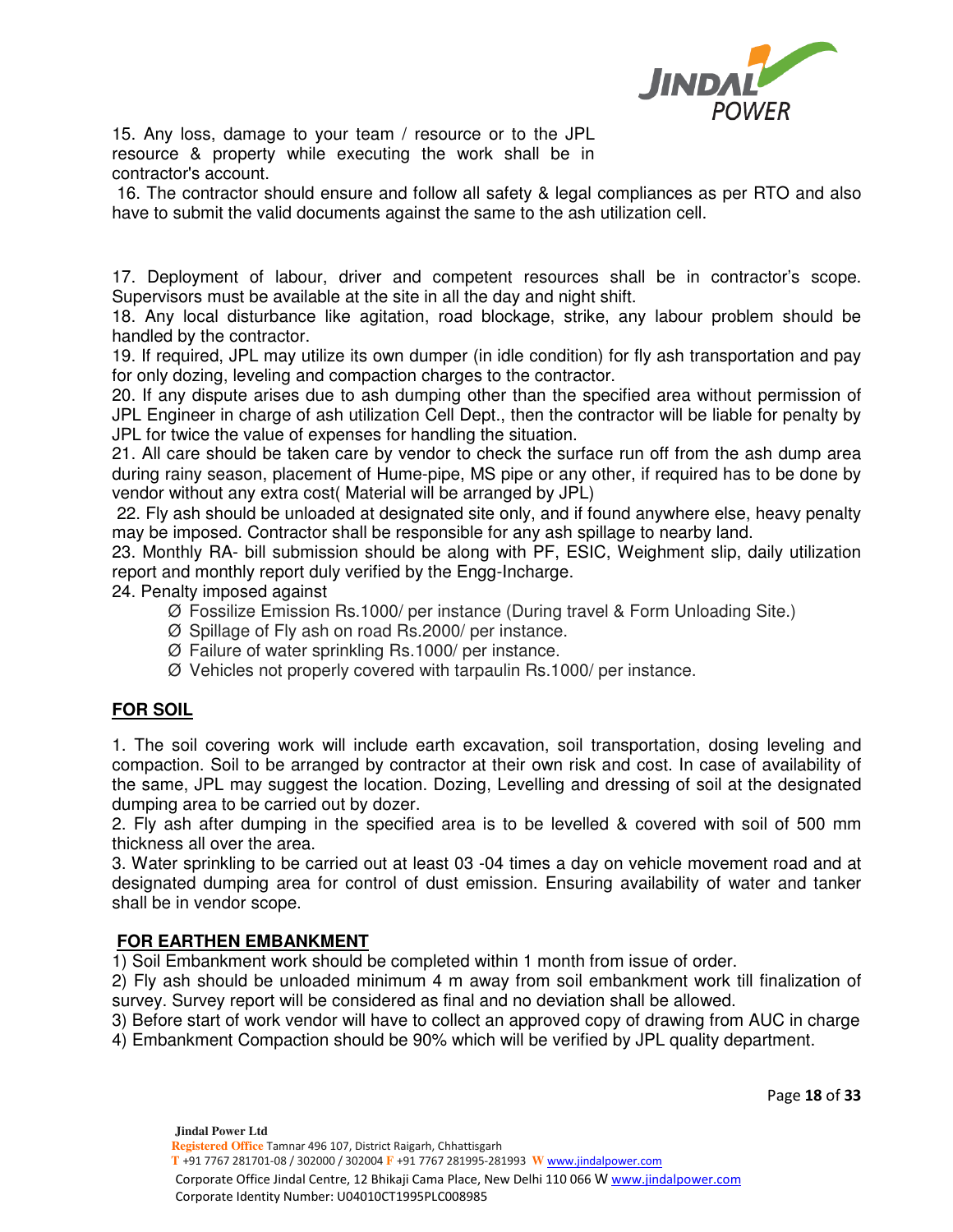

5) The measurements will be certified according to the levels taken pre & post survey report of the embankment.

6) For compaction work - roller or equivalent equipment is mandatory.

## **IMPORTANT DETAILS:**

÷

- 1. Lead from JPL 4X600MW TPP Silo to Savitrinagar Colony Area 7-8 KMs
- 2. Daily Ash Dumping at Low Lying Area 500-600 MT/Per Day.
- 3. Vendor has to deploy vehicles accordingly to meet the daily targets.
- 4. Duration of Period Maximum 12 Months.

5. Fly Ash Transportation will be initially for 12 hours from evening 5:00 pm to Morning 5:00 am daily due to residential area & school road for a period of 2-3 Months

6. Fly ash transportation quantity may be increased based on performance of the vendor and other observations.

7. Water sprinkler and water tanker shall be provided during fly ash unloading and dozing.

8. Work shall be taken up in a phased manner. After completion of one area another area shall be taken up.

9. The soil required for the purpose of cover shall be excavated from the soil burrows area and or from the land fill site itself and kept separately before taking ash filling.

## **SPECIAL CONDITIONS OF CONTRACT FOR FLY ASH TRANSPORTERS**

1. Height of the loaded ash should not cross the height of dumper body (to avoid spillage).

2. Any incident during transportation shall be in the scope of contractor.

3. Water Tanker to be provided by contractor at site as well as in plant (ash unloading area and dumper route) if required.

4. Any violation of the Environmental /legal front will attract penalty. The Contractor has to ensure **No pollution** of fly ash during transportation and at dumping area to the locality. In case of any pollution during above work, vendor shall be liable to pay any penalty imposed by the Govt. Regulatory Authority or JPL Authority.

5. JPL will provide only flyash at Ash Silo (JPL) and all the related work/issues to be taken care by Contractor only.

6. Fly ash should be unloaded at the designated site ONLY and if found anywhere else, then heavy penalty may be imposed by JPL upon the Contractor.

7. After loading of trucks with fly ash, it should be covered with tarpaulins and tied properly so as to arrest the spillage.

8. Loading of ash must be done under supervision of helper/ khalasi as overflowing of ash during loading is strictly prohibited.

9. Maximum quantity must be according to RTO approval against the vehicle

10. Dumpers must move in designated route only. Prior approval is must for any Change in route.

11. PPE shall be provided to his workmen by transporters. Driver/Helper of the trucks/Dumpers must wear PPE and reflective jacket.

Page **19** of **33**

 **T** +91 7767 281701-08 / 302000 / 302004 **F** +91 7767 281995-281993 **W** www.jindalpower.com

 Corporate Office Jindal Centre, 12 Bhikaji Cama Place, New Delhi 110 066 W www.jindalpower.com Corporate Identity Number: U04010CT1995PLC008985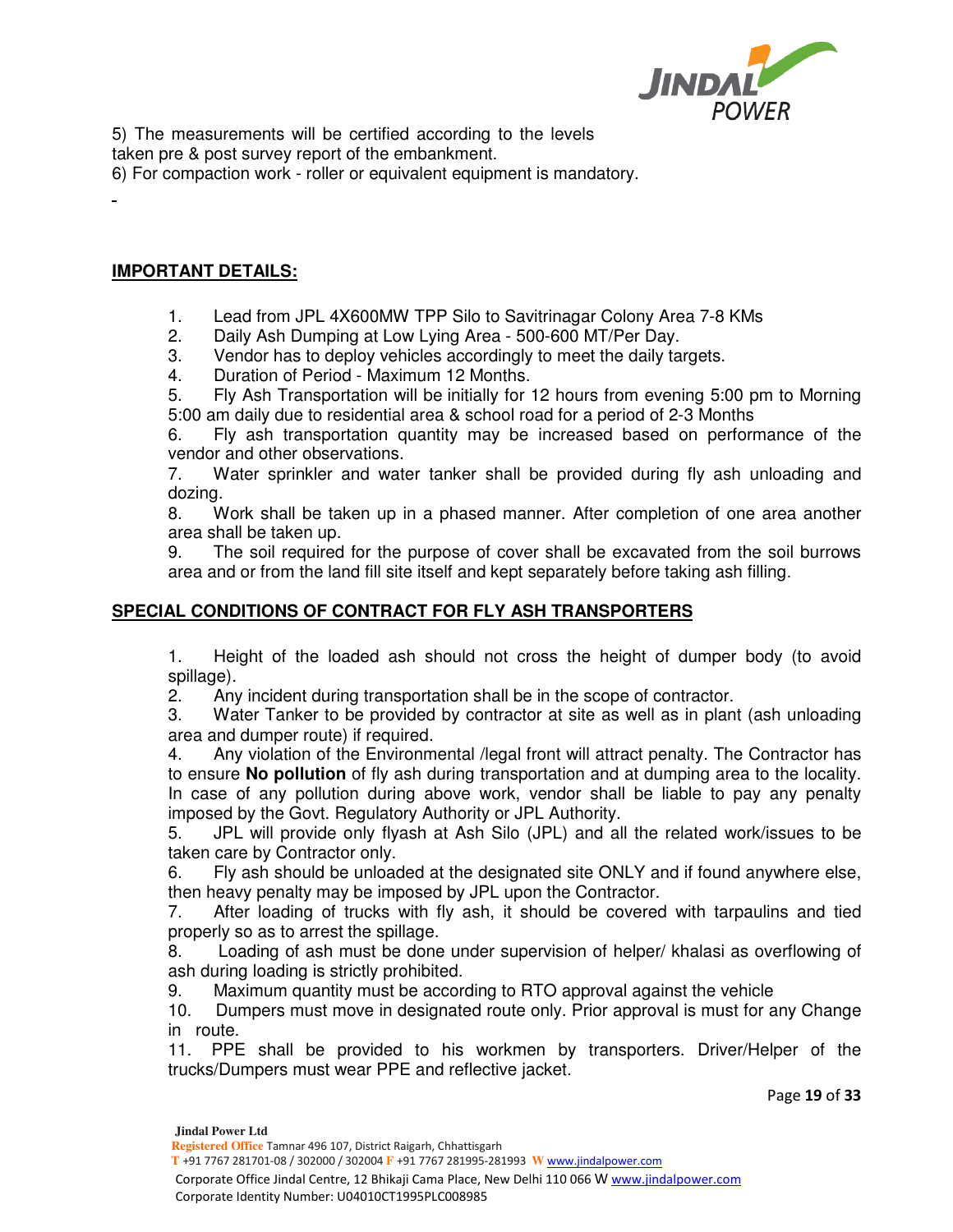

12. No driver shall be engaged for long hours. Ensure rest for the drivers for safety of the drivers as well as vehicle.

13. The contractor shall be fully responsible for the safety of his workmen & shall take necessary precautions to avoid any accident. JPL shall not responsible for any theft of vehicle and its parts.

14. Contractor shall be solely responsible for violation of plant & road safety norms. In case of any mishappening, JPL shall not be responsible for the same.

15. Contractor has to submit valid registration paper, Fitness Certificate, insurance of all vehicles engaged like Poclain, JCB, Dozer & Dumpers along with driving license of operator before issue of gate pass. All workmen must have valid gate pass.

16. Fly ash should be unloaded at designated place only, and if found anywhere else heavy penalty may be imposed upon the Contractor by JPL.

17. Any violation of the Environmental /legal front will attract penalty. The Contractor has to ensure No pollution of fly ash during transportation and at dumping area.

18. Adequate free board in trucks should be kept to avoid over flow spillage during transportation.

19. In case of any spillage in route during transportation of fly ash, the contractor shall ensure that spilled ash is collected and transported to the disposal site immediately and that area to be cleaned /washed properly at his cost.

20. The speed limit of vehicles carrying fly ash should be strictly enforced and in no case same shall exceed 40KM per hour.

## **SAFETY CLAUSE**

1. Contractor shall provide all safety PPEs like, safety shoes, gum boot, reflective jacket, nose mask, etc of good quality ISI marked to the workers and ensure their use by the workers.

 2. The contractor shall be fully responsible for the safety of his workmen & shall take necessary precautions to avoid any accident.

3. Agency has to submit valid registration paper, Fitness Certificate, insurance of all vehicles engaged like Poclain, JCB, dozer & dumpers along with driving license of operator before issue of gate pass.

 4. Contractor shall be sole responsible for violation of plant & road safety norms. In case of any mishappening, JPL shall not be responsible for the same. The contractor shall provide necessary medical aid to his workmen at his own cost during any incident/accident at site. The contractor shall be responsible for all risks involved, liabilities and obligations arising out of the contract under any provisions of law enforced from time to time.

## 5. **Penalty against ash spillage / mal operation:**

a) First time (irrespective of dumper number): Rectification / cleaning charges + 30 % overhead

b) Second time (irrespective of dumper number): Rectification /cleaning charges+ 30% overhead

c) Third time: Termination of the contract and forfeiture of security amount.

Page **20** of **33**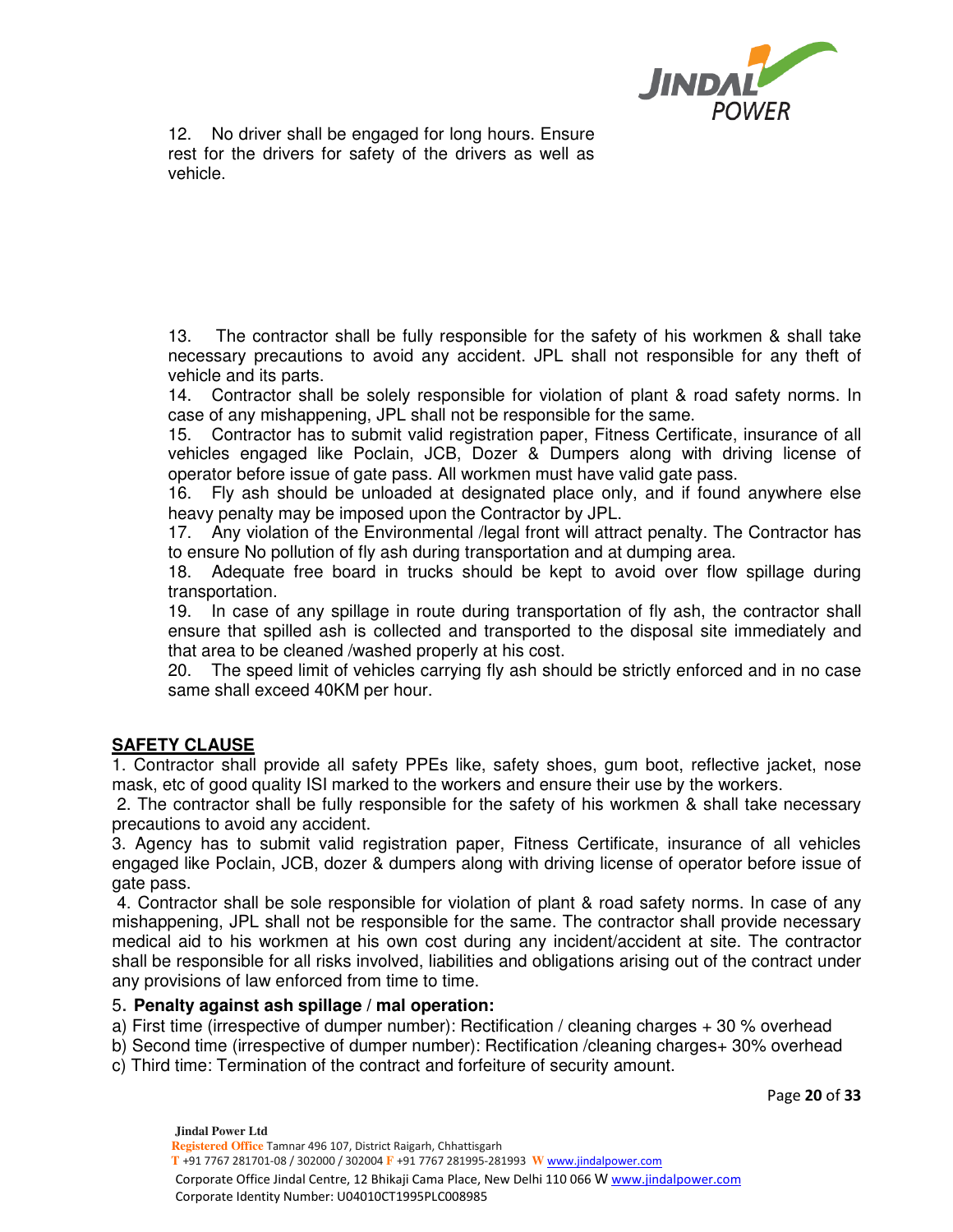

## **ANNEXURE-B2**

# **LIST OF CONSUMABLES, T & P AND SKILLED COMPETENT RESOURCE REQUIREMENT**

| S.No.  | <b>DESCRIPTION</b>  | UNIT | <b>QUANTITY</b> | <b>TOTAL</b> |
|--------|---------------------|------|-----------------|--------------|
|        | DUMPER/HYWA         |      |                 |              |
|        | <b>DOZER</b>        |      |                 |              |
| c<br>u | POCLAIN/LOADER      |      |                 |              |
| 4      | <b>WATER TANKER</b> |      |                 |              |

Page **21** of **33**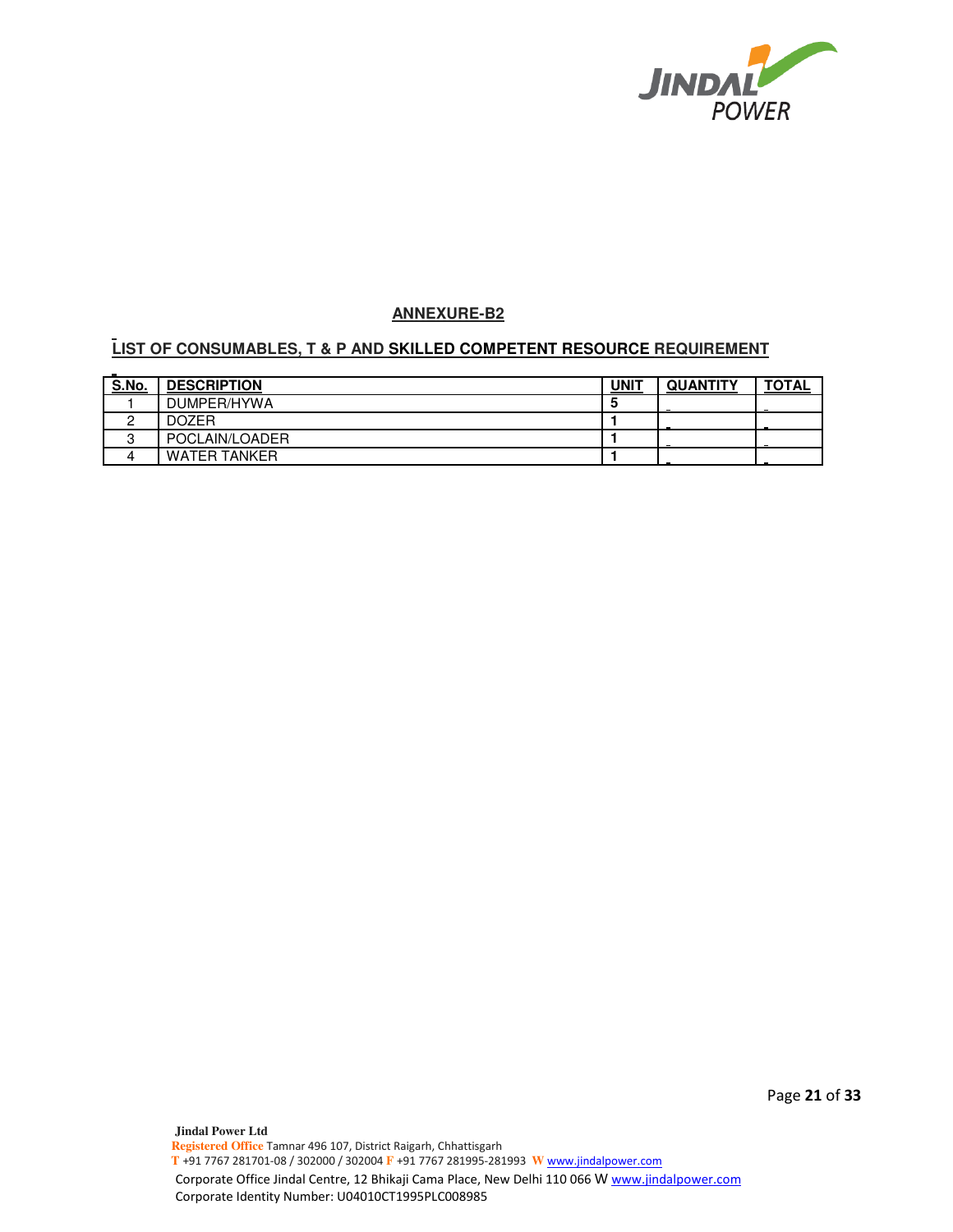

## **ANNEXURE-C1**

| S.N         | <b>DESCRIPTION</b>                                                                            |       | <b>UOM</b> | <b>QTY</b> | <b>RATE</b><br>(Rs.)<br>with<br><b>HSD</b> | RATE (Rs.)<br>without HSD<br>(Free Supply<br>by JPL) | <b>HSD</b><br><b>Consumption</b><br>Ltr/MT | <b>AMOUNT</b><br>(Rs.) |
|-------------|-----------------------------------------------------------------------------------------------|-------|------------|------------|--------------------------------------------|------------------------------------------------------|--------------------------------------------|------------------------|
|             | Fly<br>Transportation<br>Ash<br>from JPL Tamnar to Gare<br>Palma IV-2/3 (Lead 17-18<br>kms)   |       |            | 1000000    |                                            |                                                      |                                            |                        |
| 2           | Fly<br>Ash<br>Transportation<br>JPL<br>Tamnar<br>from<br>to<br>Savitri Nagar<br>Lead 7-8 kms) |       | МT         | 370000     |                                            |                                                      |                                            |                        |
| a           | Soil Covering                                                                                 |       | MЗ         | 74400      |                                            |                                                      |                                            |                        |
| $\mathbf b$ | Earthen Embankment                                                                            |       | M3         | 15000      |                                            |                                                      |                                            |                        |
| C           | <b>Excavation of Trench</b>                                                                   |       |            | 25000      |                                            |                                                      |                                            |                        |
|             | <b>Total Basic Value Rs.</b>                                                                  |       |            |            |                                            |                                                      |                                            |                        |
|             |                                                                                               | Note: |            |            |                                            |                                                      |                                            |                        |

**PRICE BID** 

**We hereby declare that we have thoroughly & carefully studied this tender document and have clearly understood its contents as given below:** 

- **i. Scope of work.**
- **ii. Technical Specifications.**
- **iii. Special Conditions (Technical).**
- **iv. All Commercial Terms and Conditions.**
- **v. General Conditions of Contracts.**
- **vi. Statutory and Safety Compliance.**
- **vii. All Statutory requirements.**
- **viii. Conditions of Purchase Order.**
- **ix. Other terms (Commercial)**

**and subsequently agree to comply with all the requirements of tender document as specified therein.** 

**From: M/s------------------------------------------------------------** 

Page **22** of **33**

**Jindal Power Ltd Registered Office** Tamnar 496 107, District Raigarh, Chhattisgarh  **T** +91 7767 281701-08 / 302000 / 302004 **F** +91 7767 281995-281993 **W** www.jindalpower.com Corporate Office Jindal Centre, 12 Bhikaji Cama Place, New Delhi 110 066 W www.jindalpower.com Corporate Identity Number: U04010CT1995PLC008985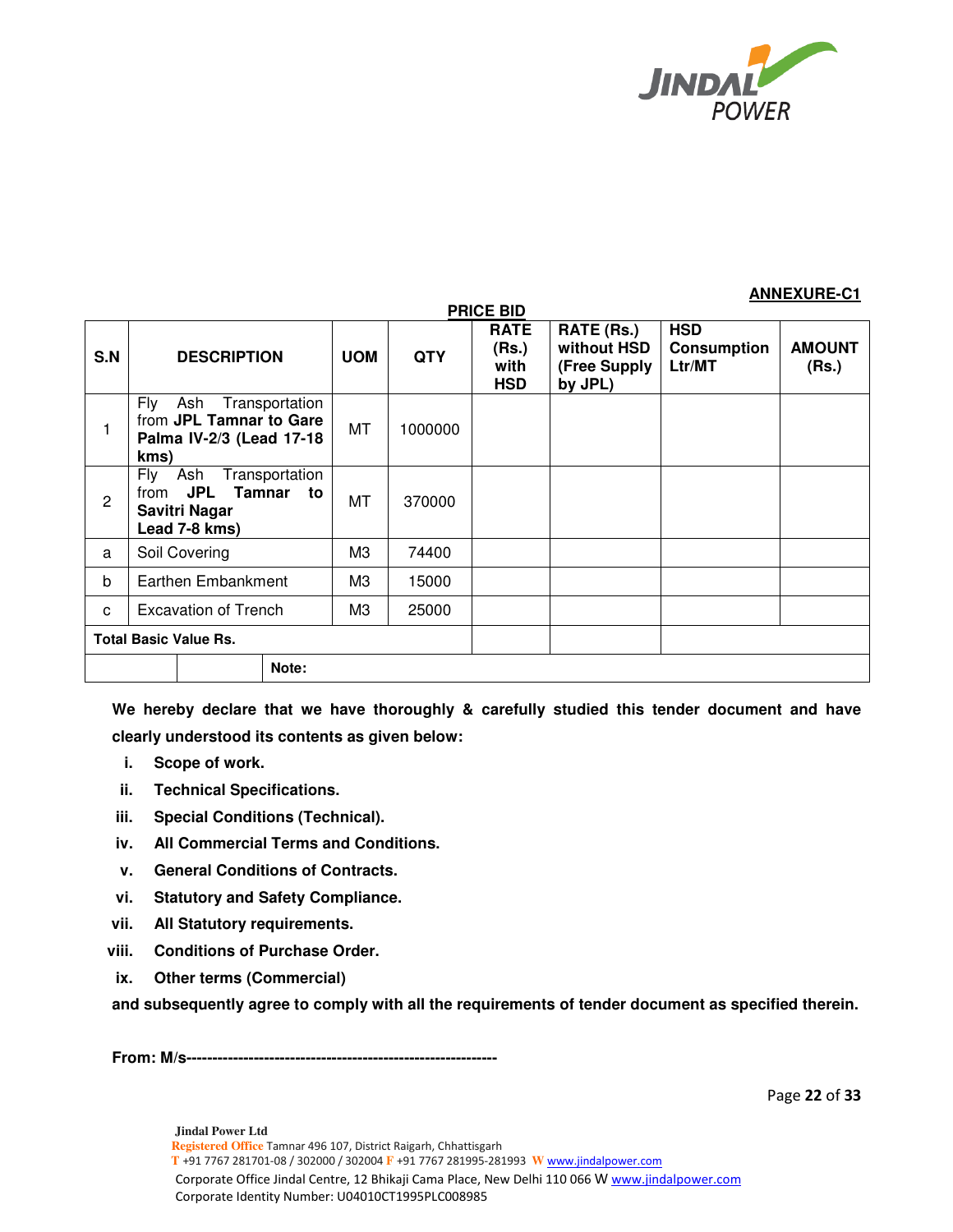

| Company Seal & Signature with date----------------------- |
|-----------------------------------------------------------|
|                                                           |
|                                                           |
|                                                           |

**Please put your signature with seal on all the pages of our tender documents as your token acceptance OR else shall be considered that you have understood & accepted complete scope of work, Technical Specifications, Commercial and all other terms & conditions of tender documents.** 

## **ANNEXURE-C2**

## **OTHER TERMS:**

- 1. Every Bidder is expected to visit & know the nature and site location of the work before quoting the rates. Rates once quoted cannot be increased under any circumstances due to any reason whatsoever. It is also to be noted that no extra charges will be paid for leads/lifts in course of carrying out the works over & above the accepted rates on plea that the contractor has misjudged the quantum of works of leads/lifts etc.
- 2. The Contract period starts from 01.02.2020 & shall remain valid for 12 months.
- 3. The Contract agreement starts from the receipt of LOI / Order and work shall be completed as per indicated scheduled date.
- 4. The contractor should ensure before start of work all safety, statutory & legal compliances and should submit the proof to concern department at JPL.
- 5. The rates of Work Contract are inclusive of Supply, expert service charge; Skilled & Un-Skilled resource charges, consumables, special tools & tackles hire, PF, Insurance, Safety Compliances and all Govt. Statutory as well as other incidental charges.
- 6. Prices should be firm for all till completion of contract & work.
- 7. The lifting, shifting, transportation, loss / damage of any material issued from JPL designated stores shall be in contractor's scope. The material issued by JPL shall be reconciled with JPL Central Stores prior to the submission of monthly running bills.
- 8. Any loss, damage to contractor's competent team / resource or to the JPL resource & property while executing the work shall be in contractors account.
- 9. JPL shall not be responsible for cessation of work for any local reason like any blockage, etc
- 10. Work shall be carried out under the overall supervision & guidance of JPL Engineer-In-Charge as per the schedules after taking permission by him.
- 11. Lodging, Boarding & Fooding, To & Fro, Local conveyance is in contractors scope unless otherwise stated specifically.
- 12. Suitable penalty shall be imposed as per JPL General Condition or Special Condition of contract in case of delay and noncompliance of work as per said scope of work and other terms & conditions as mentioned in our tender documents.
- 13. JPL General Conditions of Contract, Statutory & Safety Compliance as applicable are attached for your ready reference. All necessary safety precautions to be take care by contractor.
- 14. **PAYMENT TERMS:** Payment shall be made within 90 days after completion of work as per the actual executed quantity and certification by Engineer Incharge.

Page **23** of **33**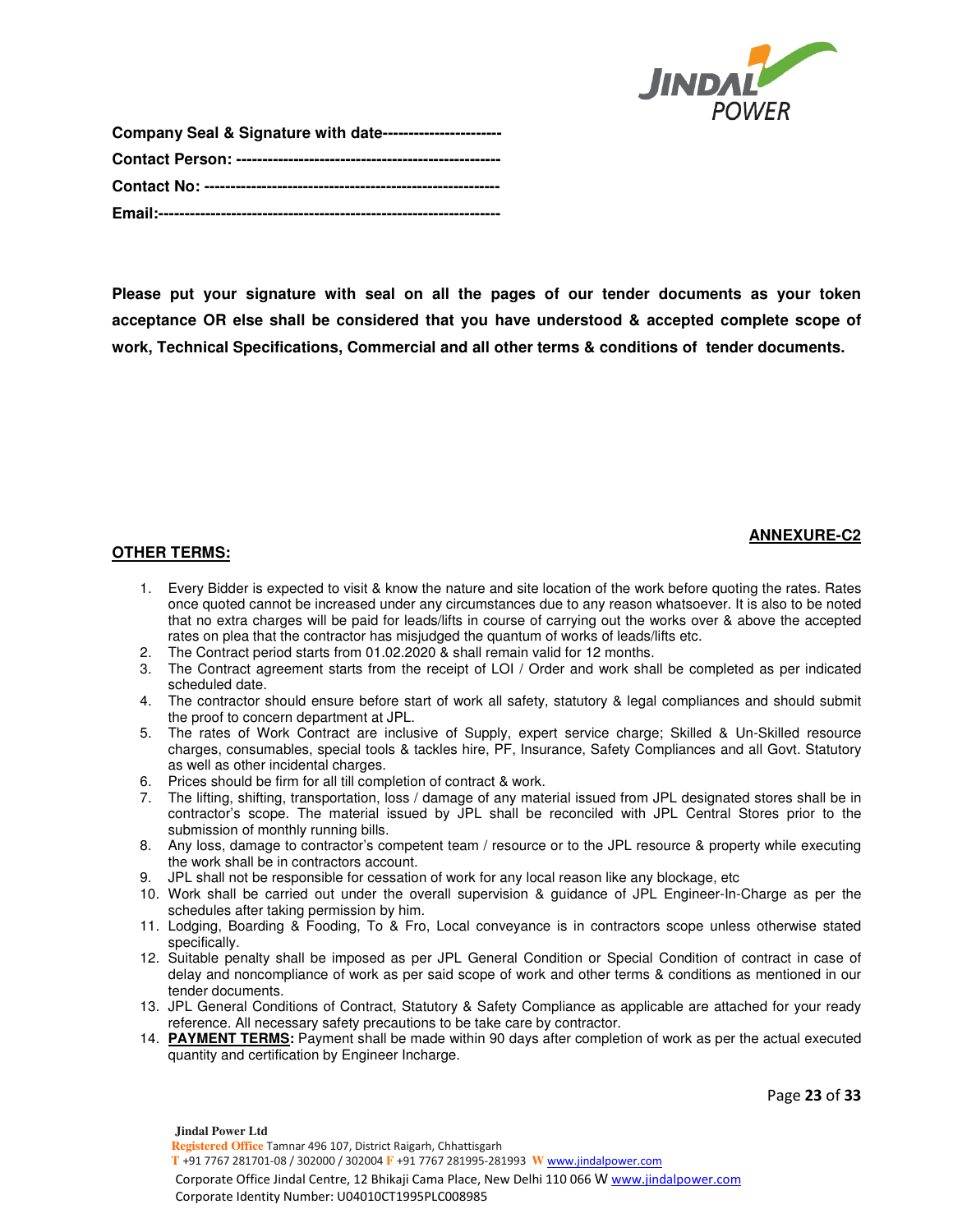

- a) 90% running payment shall be made within 90 days against submission of verified invoices by JPL Engineer Incharge after completion of work.
- b) 10% Security deposit shall be deducted from running bills against performance guarantee or Performance Guarantee of 10 % of Total Order Value for the contract period is to be submitted by the party in the form of performance bank guarantee. Security deposit shall be refunded after deduction if any, after successful completion of contract period.
- c) Taxes will be reimbursed on actual proof of documents after TDS/ Taxes deduction if any.

**Price bid and Technical / Qualifying bid shall be put in separate sealed envelope which will be submitted on or before the date and time specified on page no 01 i.e. (Tender's specs page),failing to which will disqualify/reject your offer outrightly.** 

We request you to submit your offer in the **ABOVE FORMAT ONLY** on your company's / firm printed letter head and in a sealed envelope, as per above **enquiry format** before 4:00 PM latest by .

### **Note: Kindly despatch the documents ONLY by Flyking /First Flight Courier mentioning door delivery upto M/s Jindal Power Limited Tamnar Raigarh C.G. 496107**

**AUTHORIZED SIGNATORY JINDAL POWER LIMITED TAMNAR, RAIGARH – 496107**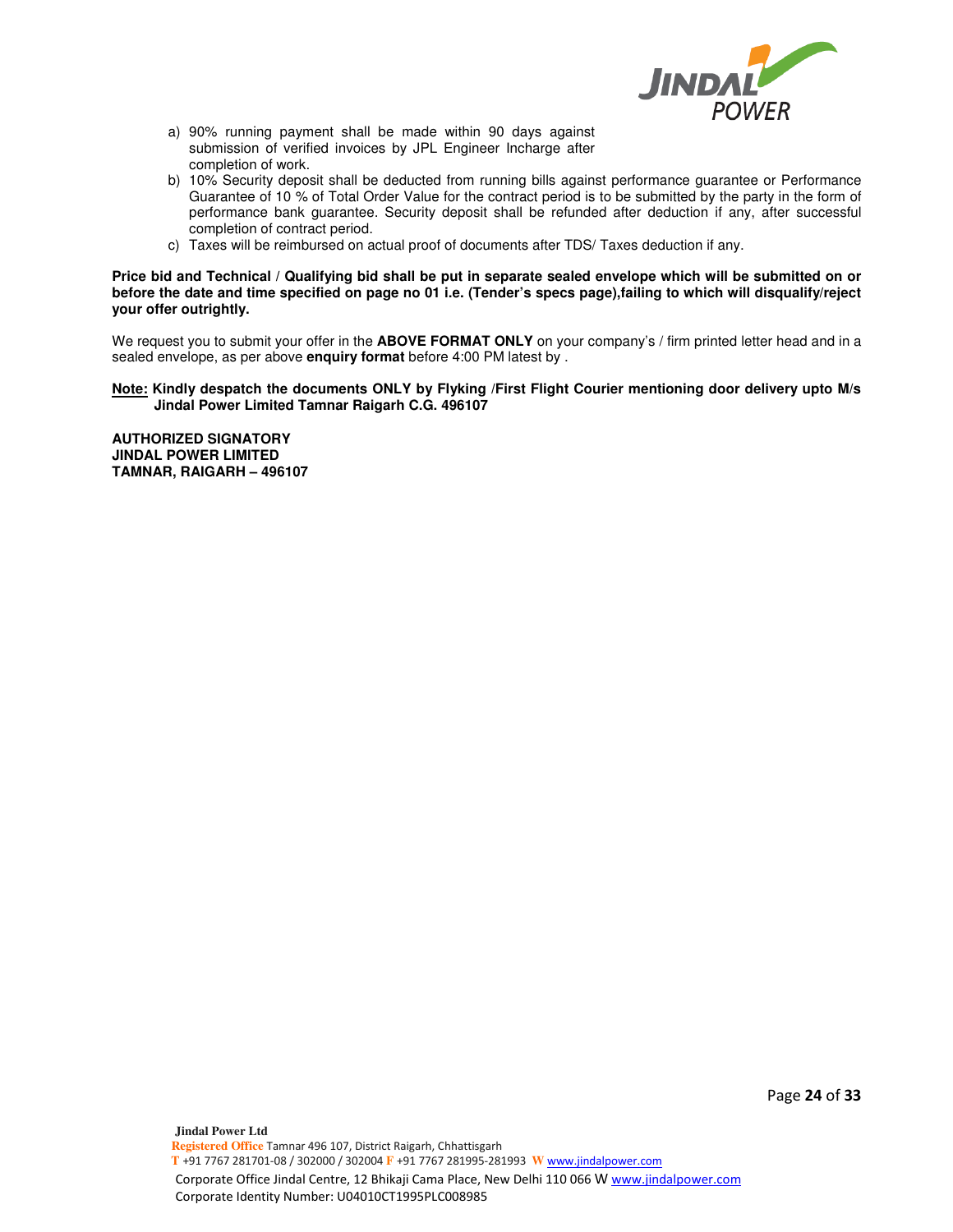

**ANNEXURE-C3**

## **PROFORMA OF BANK GUARANTEE FOR ADVANCE PAYMENT**

## **(TO BE STAMPED IN ACCORDANCE WITH STAMP ACT, IF ANY, OF THE COUNTRY OF THE ISSUING BANK)**

Ref. **Ref. Ref. Ref. Ref. Ref. Ref. Ref. Ref. Ref. Ref. Ref. Ref. Ref. Ref. Ref. Ref. Ref. Ref. Ref. Ref. Ref. Ref. Ref. Ref. Ref. Ref. Ref. Ref. Ref. Ref. Ref.**

discussion of the contract of the contract of the contract of the contract of the contract of the contract of t

**Jindal Power Limited,**  Tamnar-496 107 District Raigarh, Chhatisgarh.

Dear Sirs,

 In consideration of Jindal Power Limited (hereinafter called the ' Owner' which expression shall unless repugnant to the subject or context include its administrators, executors and permitted assigns) having awarded to M/s \_\_\_\_\_\_\_\_\_\_\_\_\_\_\_\_\_\_\_\_\_\_\_\_\_\_\_\_\_\_\_\_ having its Registered office at \_\_\_\_\_\_\_\_\_\_\_\_\_\_\_\_\_\_(hereinafter called the 'Contractor' which expression shall unless repugnant to the subject or context include its administrators, executors and permitted assigns) a contract No.  $\qquad \qquad$  dated  $\qquad \qquad$  valued at Rs.  $\qquad \qquad$  for \_\_\_\_\_\_\_\_\_\_\_\_\_\_\_\_\_\_\_\_\_\_\_\_\_\_\_\_\_\_\_\_\_\_\_\_\_ (Scope of Work) (hereinafter called the 'Contract') and the 'Owner' having agreed to make an advance payment to 'Contractor' for performance of the above 'Contract' a sum of Rs.<br>(Rupees only) payment representing % of the Contract value of Rs. // (Rupees (Rupees only) payment representing  $\sim$  % of the Contract value of Rs. \_only) in terms of the said 'Contract'. We\_\_\_\_\_\_\_\_\_\_\_\_\_\_\_\_\_ (Name of the bank & address) do hereby covenant and agree with you as follows:

1. We hereby undertake to indemnify you and keep you indemnified to the extent of the sum of Rs. \_\_\_\_\_\_\_\_\_\_\_\_\_\_\_/- (Rupees \_\_\_\_\_\_\_\_\_\_\_\_\_\_\_\_\_\_\_ only) from and against all losses and damages that may be caused to or suffered by you in relation to the advance payment paid by you to the 'Contractor' as aforesaid by reason of any default or defaults on the part of the 'Contractor' in due supply & commissioning of the 'Goods' (as defined in the above 'Contract') or carrying out any works under the said 'Contract' in respect of which such advance payment as aforesaid has been made by you to the 'Contractor' or otherwise in the observance and performance of any of the terms and conditions relating there to in accordance with the true intent and meaning thereof and in the event of any default or defaults on the part of the 'Contractor' as aforesaid, we shall forthwith on demand pay to you any sum or sums not exceeding in the total of the said sum of Rs.  $\frac{1}{2}$  (Rupees only) as may be claimed by you from the 'Contractor' by way of refund of such advance payment or any portion or otherwise as your losses and/or damages by reason of such default

or defaults on the part of the 'Contractor' as aforesaid without demur or without reference to 'Contractor'.

Page **25** of **33**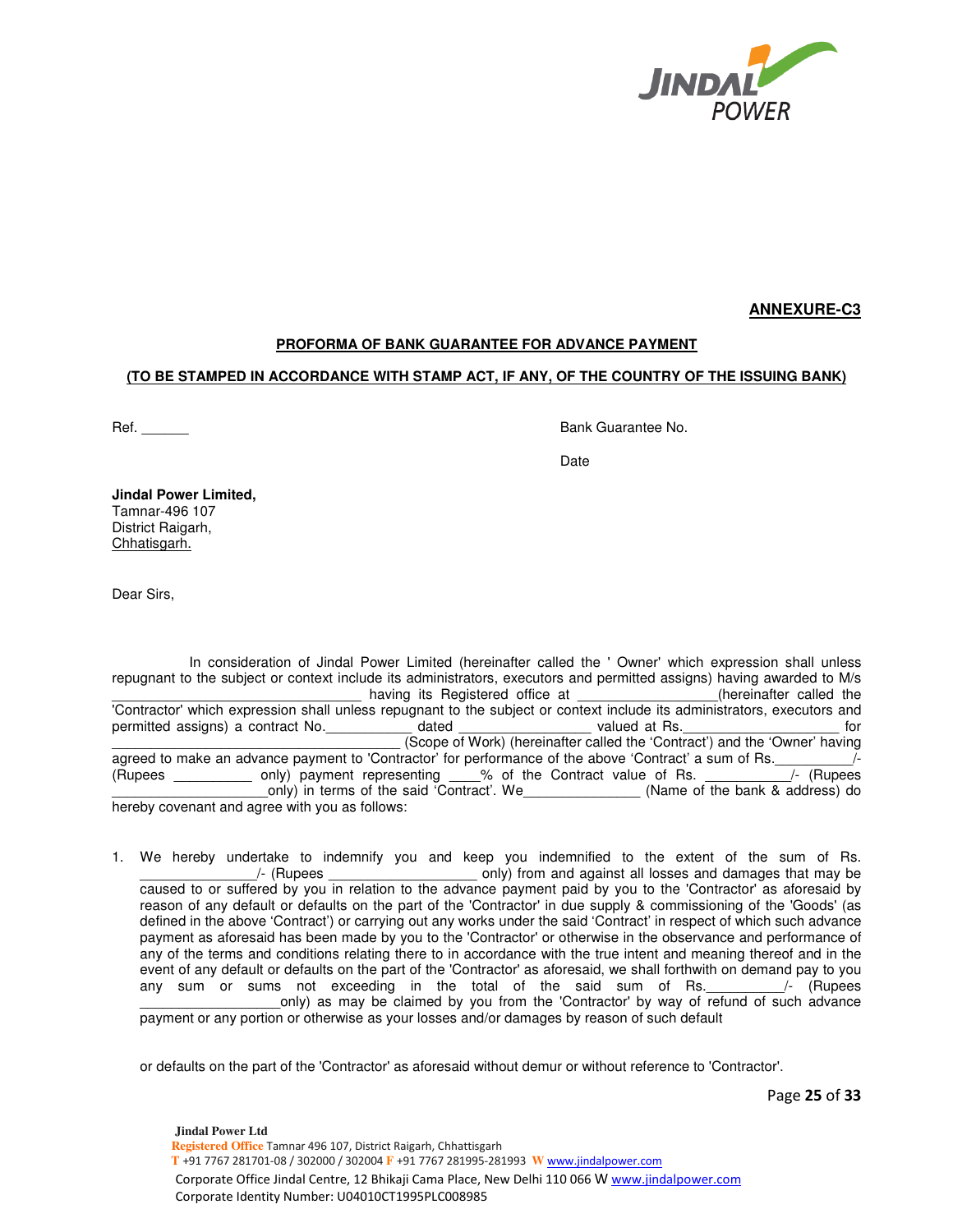

- 2. Notwithstanding anything to the contrary, we agree that your decision as to whether the 'Contractor' has made any such default or defaults and the amount or amounts to which you are entitled by reasons thereof, will be binding on us and we shall not be entitled to ask you to establish your claim or claims under this Bank Guarantee but shall pay the same forthwith without any objection or excuse.
- 3. We undertake to pay to you any or all money so demanded from time to time during the validity of the Bank Guarantee notwithstanding any dispute or disputes raised by the 'Contractor' in any suit or proceeding pending before any court of Tribunal or arbitration relating thereto, our liability under these presents being absolute and unequivocal.
- 4. The Payment (s) so made by us under this Bank Guarantee shall be a valid discharge of our liability for payment hereunder. This Bank Guarantee will also be discharged upon return of its original to us.

This Bank Guarantee shall come into force simultaneously with your making the said advance payment to the 'Contractor' and shall not be revoked by us any time during its currency without your previous consent in writing.

- 5. Unless extended, this Bank Guarantee shall remain in force till \_\_\_\_\_\_\_\_\_\_ (\*) provided however that, should it be necessary to extend, we shall extend forthwith the period of this Bank Guarantee on your / contractor's request till such time as may be required by you.
- 6. You will have fullest liberty without affecting this Bank Guarantee to postpone for anytime or from time to time any of your rights or power against the 'Contractor' and either to enforce or forebear to enforce any of the terms or conditions of the said 'Contract' and we shall not be released from our liability under this Bank Guarantee by the exercise of your liberty with reference to the 'Contractor' any variation or modification of the said 'Contract' or any other forbearance, act or omission on your part or any indulgence shown by you to the 'Contractor' or by any variation or modification of the said 'Contract' or any other act, matter, or thing whatsoever which under the law relating to sureties would, but for the provisions hereof, have the effect of so releasing us from our liability hereunder. Provided always that nothing herein contained will enlarge our liability hereunder beyond the limit of Rs. The Rupees and the state of this Bank and the period of this Bank and the period of this Bank Guarantee beyond the said period unless extended in writing in terms of clause 5 above.
- 7. In order to give full effect to this Bank Guarantee herein contained you shall be entitled to act as if we were your principal debtors in respect of your claims against the 'Contractor' under this 'Contract', hereby guaranteed by us as aforesaid and we hereby expressly waive all our suretyship and other rights if any, which are in any way inconsistent with the above or any other provisions of this Bank Guarantee.
- 8. Subject to the maximum limit of our liability as aforesaid or the subsequent adjustment made against such advanc00e in terms of the Contract from the running bills of the Contractor this Bank Guarantee will cover your claim or claims against the 'Contractor' under this 'Contract' from time to time arising out of or in relation to your such advance payment to the 'Contractor' aforesaid and in respect of which your demand or notice in writing be issued to us before ----------- .@
- 9. This Bank Guarantee and the power and provisions herein contained are in addition to and not by way of limitation of or substitution for any other guarantee or guarantees hereto given to you by us (whether jointly with other or alone) and now existing un-cancelled and that this Bank Guarantee is not intended to and shall not revoke or limit such guarantee or guarantees.
- 10. This Bank Guarantee shall be a continuing guarantee and shall not be discharged by any change in the constitution of the 'Contractor' or ourselves, nor shall it be affected by any change in your constitution or by any amalgamation or absorption thereof or therewith but will ensure for and be available to and enforceable by the absorbing or amalgamated company or concerns. We shall not revoke this Bank Guarantee during currency, except with your prior consent in writing or upon return of this Bank Guarantee in original.
- 11. Unless a claim or demand is made on us in writing on or before @ all your rights shall be forfeited and we shall stand released and discharged from our liability hereunder.
- 12. We have power to issue this Bank Guarantee in your favour and the undersigned, who are executing this Guarantee, have the necessary power to do so on behalf of the Bank under the \_\_\_\_\_\_\_\_\_\_\_\_\_\_\_\_\_\_\_\_\_\_\_\_\_\_.

Page **26** of **33**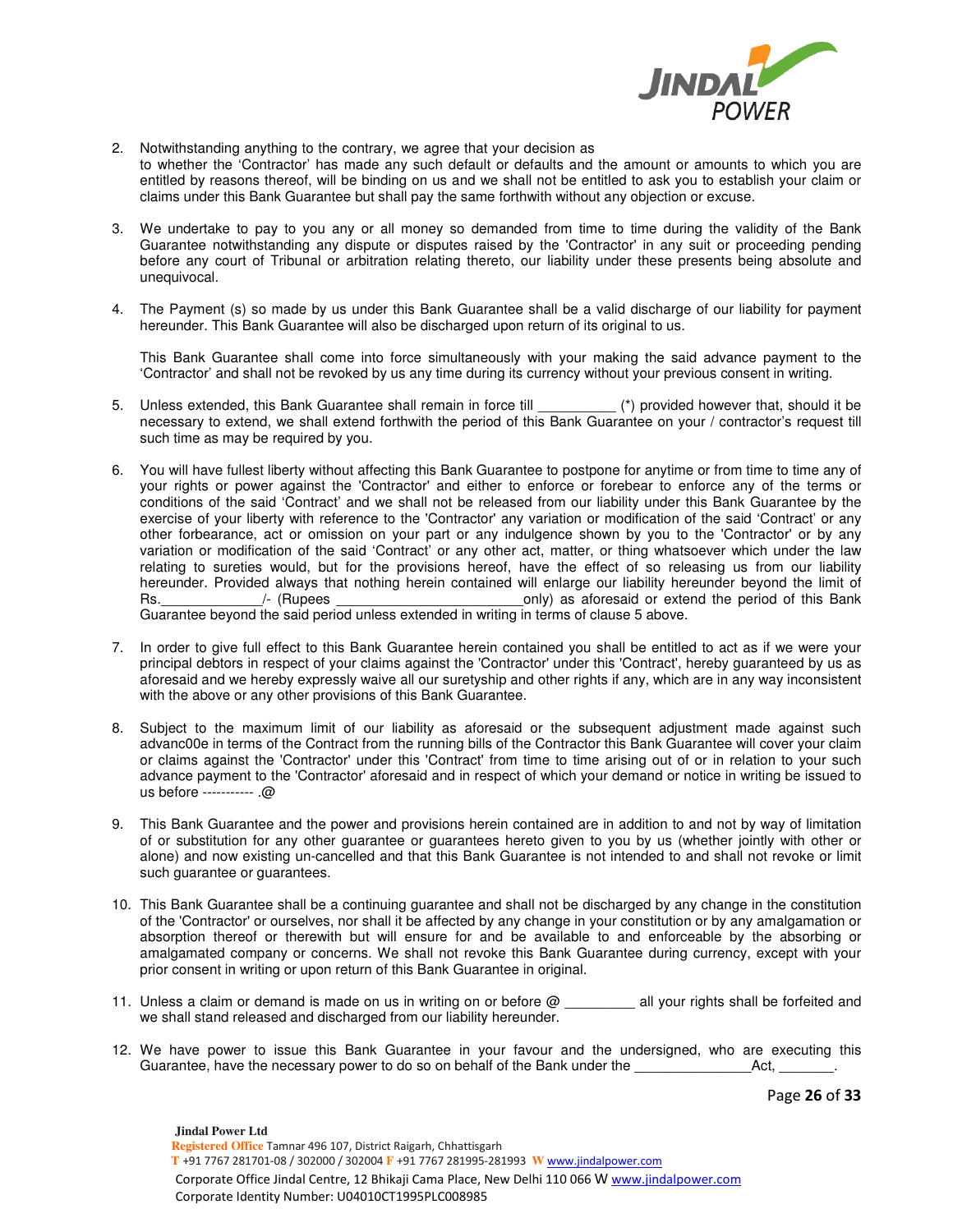

13. Notwithstanding anything contained herein above:

a. our liability under this Bank Guarantee shall not exceed Rs.  $\frac{1}{2}$  (Rupees  $\circ$ nly).

b) this Bank Guarantee shall be valid only upto (\*) or upto the period extended whichever is later; and

c) we are liable to pay the guaranteed amount or any part thereof under this Bank Guarantee only and only if you serve upon us a written claim or demand on or before \_\_\_\_\_\_\_\_\_ @.

Attorney as per Power of Attorney No. \_\_\_\_\_\_\_\_\_Date \_\_\_\_\_

- **(\*) The date will be the scheduled date of Commissioning of Goods at Site as per the above said 'Contract'.**
- **@ The date will be ninety (90) days after the scheduled date of Commissioning of Goods at Site as per the above said 'Contract'.**
- **Note:** 1) The Stamp paper of appropriate value shall be purchased in the name of the Bank who issues the " Bank Guarantee".
	- 2) In case of domestic Bidders, the Bank Guarantee shall be from an Indian Nationalised Bank or from following schedule Private Banks
		- **a) ICICI Bank e) ABN Amro**
		- **b) HDFC Bank f) HSBC**
		- **d) Citi Bank**

**c) IDBI Bank g) Bank of America** 

**3) In case of foreign Bidders, the Bank Guarantee shall be from the foreign branch of the Indian Nationalised Bank/scheduled Private Bank as stated above. Alternatively, foreign Bidder may also, if he so desire, submit the Bank Guarantee from the foreign bank provided such Bank Guarantee is confirmed by an Indian Nationalised Bank/schedule Private Bank as stated above.** 

**\*\*\*\*\*\*\*\*\*\*\*\*\*\*\*\*\*\*\*\*\*\*\*\*** 

**AUTHORIZED SIGNATORY JINDAL POWER LIMITED TAMNAR, RAIGARH – 496107** 

Page **27** of **33**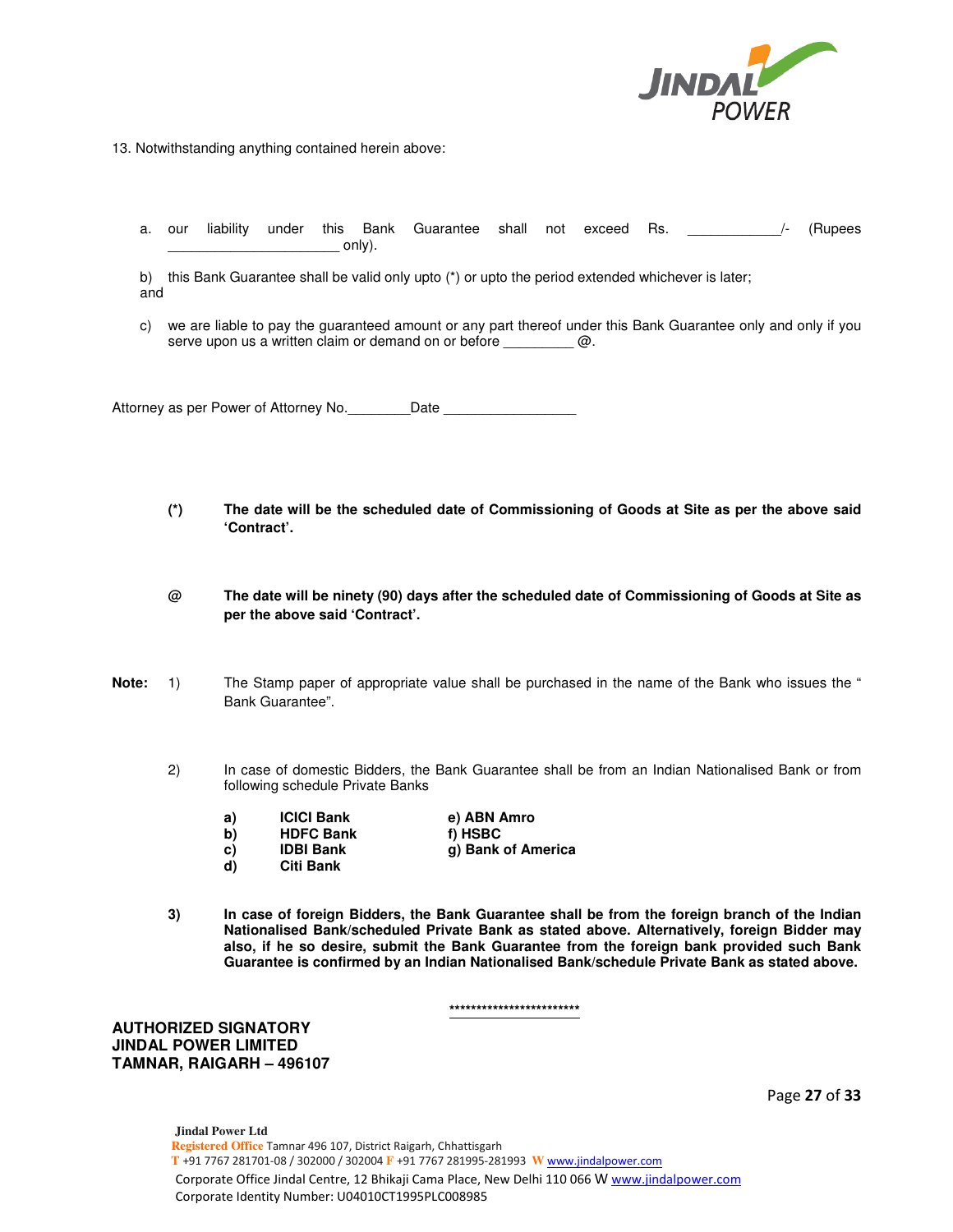

## **ANNEXURE-C4**

### **PROFORMA FOR PERFORMANCE BANK GUARNATEE**

## (TO BE STAMPED IN ACCORDANCE WITH STAMP ACT, IF ANY, OF THE COUNTRY OF THE ISSUING BANK)

| Ref.                                                                                 | Bank Guarantee No. |                                                                             |
|--------------------------------------------------------------------------------------|--------------------|-----------------------------------------------------------------------------|
|                                                                                      | Date               |                                                                             |
| <b>Jindal Power Limited,</b><br>Tamnar-496 107<br>District Raigarh,<br>Chhatisgarh.  |                    |                                                                             |
| Dear Sirs,                                                                           |                    |                                                                             |
|                                                                                      |                    | signed on __________________ [dated ] ("the                                 |
| and<br>Contract") between<br>you                                                     |                    | ("the<br>Contractor")<br>concerning                                         |
|                                                                                      |                    | (Brief description of the Scope                                             |
| of work).                                                                            |                    |                                                                             |
| By this Bank Guarantee, we, the undersigned, ___________________________________     |                    | a Bank (or Company)                                                         |
| organized under the laws<br>of                                                       | and<br>and         | its Branch<br>office at<br>having<br>registered / principal<br>office<br>at |
| do hereby irrevocably guarantee payment to you up to ten (10%) of the Contract Price |                    |                                                                             |
| until Ninety (90) days beyond the Defect Liability Period.                           |                    |                                                                             |

We undertake to make payment under this Bank Guarantee upon receipt by us of your first written demand signed by your duly authorized officer declaring the Contractor to be in default under the Contact and without cavil or argument any sum or sums within the above named limits, without your need to prove or show grounds or reasons for your demand and without the right of the Contractor to dispute or question such demand.

Our liability under this Bank Guarantee shall be to pay you the sum so requested or the amount then guaranteed hereunder whichever is less in respect of any demand duly made hereunder prior to expiry of the Bank Guarantee, without being entitled to inquire whether or not this payment is lawfully demanded.

This Bank Guarantee shall be valid from the date of issue until Ninety (90) days beyond the Defect Liability Period of the Facilities i.e. upto an inclusive of \_\_\_\_\_\_\_\_\_\_\_\_\_\_\_\_\_\_\_\_\_\_\_\_(year, month and date).

Except for the documents herein specified, no other documents or other action shall be required, notwithstanding any applicable law or regulation.

Page **28** of **33**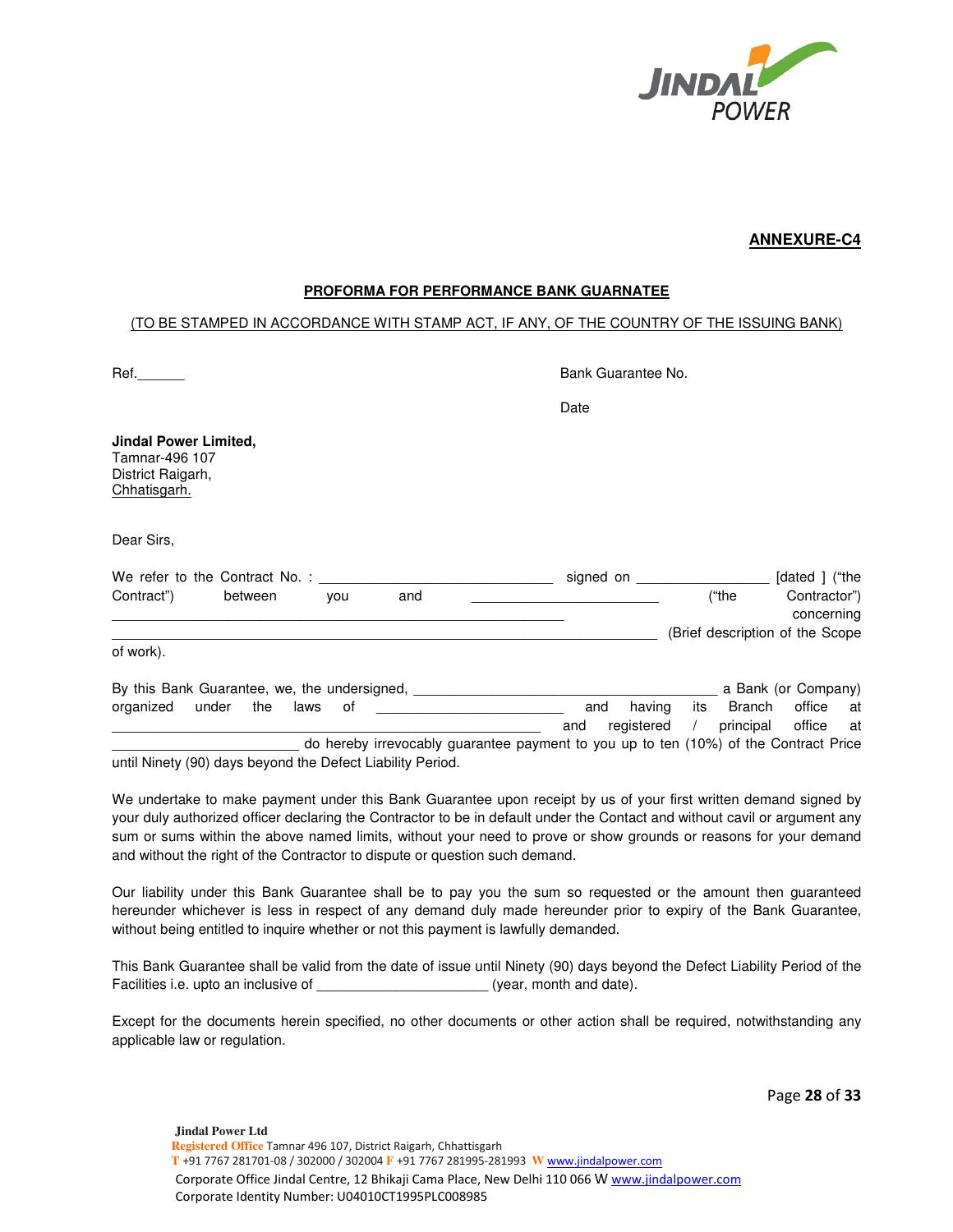

If the Defect Liability Period is extended with respect to the Facilities in accordance with the Contract, the validity of this Bank Guarantee shall be extended with respect to ten percent (10%) of the Contract Price of that part until expiry of 90 days beyond such extended Defect Liability Period.

Our liability under this Bank Guarantee shall become null and void immediately upon its expiry, whether it is returned or not, and no claim may be made hereunder within one month from the date of such expiry or after the aggregate of the sums paid by us to you shall equal the sums guaranteed hereunder, whichever is the earlier.

All notices to be given under shall be given by registered (airmail) posts to the addressee at the address herein set out or as otherwise advised by and between the parties hereto.

We hereby agree that any part of the Contract may be amended, renewed, extended, modified, compromised, released or discharged by mutual agreement between you and the Contractor, and this security may be exchanged or surrendered without in any way impairing or affecting our liabilities hereunder without notices to us and without the necessity for any additional endorsement, consent or guarantee by us, provided, however, that the sum guaranteed shall not be increased or decreased.

No action, event or condition which by any applicable law should operate to discharge us from liability hereunder shall have any effect and we hereby waive any right we may have to apply such law so that in all respects our liability hereunder shall be irrevocable and, except as stated herein, unconditional in all respects.

Yours truly, Name of the Bank ………………………………………. Authorized Signature Signature of Witness. Name ……………………. Address………………….

**Note:** 

- **1. The non-judicial stamp papers of appropriate value shall be purchased in the name of the Bank who issues the 'Bank Guarantee'.**
- **2. Performance Security is to be provided by the successful bidder in the form of a Bank Guarantee which should be issued either:** 
	- **(a) by a reputed bank located in the country of Employer and acceptable to the Employer, or**
	- **(b) by a foreign bank confirmed by either its correspondent bank located in the country of Employer which should be reputed and acceptable to the Employer, or**
	- **(c) by a Public Sector Bank in the country of Employer.**

**All banks except Public Sector Banks of the Employer's country shall have with overall international corporate rating or rating of long term debt not less than A- (A minus) or equivalent by a reputed rating agency.** 

**AUTHORIZED SIGNATORY JINDAL POWER LIMITED TAMNAR, RAIGARH – 496107** 

-----------------------------------

Page **29** of **33**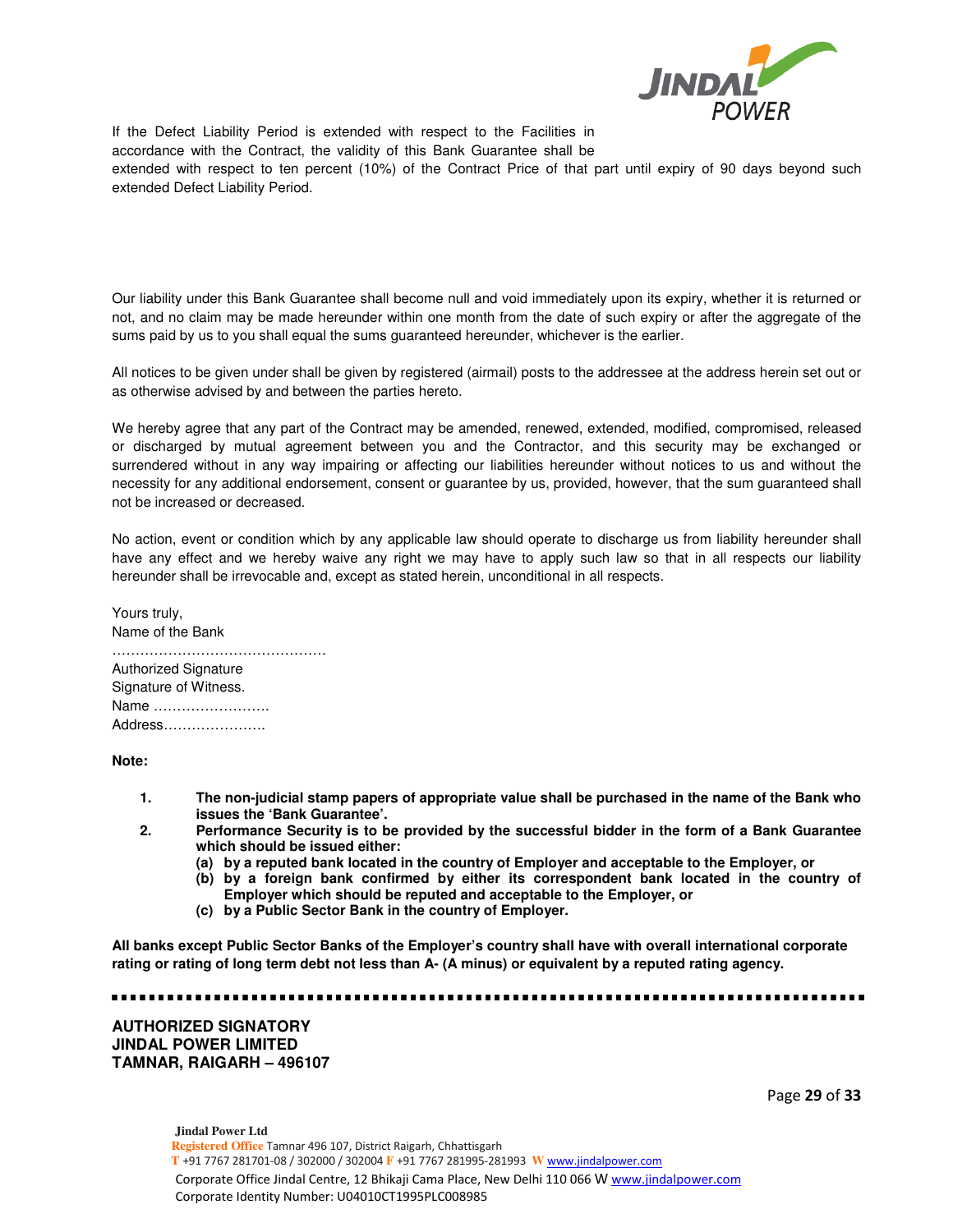

## **ANNEXURE-C5**

## **PROFORMA OF BANK GUARANTEE FOR CONTRACT PERFORMANCE**

### **(TO BE STAMPED IN ACCORDANCE WITH STAMP ACT, IF ANY, OF THE COUNTRY OF THE ISSUING BANK)**

Ref. **Ref. Ref. Ref. Ref. Ref. Ref. Ref. Ref. Ref. Ref. Ref. Ref. Ref. Ref. Ref. Ref. Ref. Ref. Ref. Ref. Ref. Ref. Ref. Ref. Ref. Ref. Ref. Ref. Ref. Ref. Ref.**

discussion of the contract of the contract of the contract of the contract of the contract of the contract of t

**Jindal Power Limited,** 

Tamnar-496107

District Raigarh,

Chhatisgarh.

Dear Sirs,

In consideration of Jindal Power Limited (hereinafter called the 'Owner' which expression shall unless repugnant to the subject or context include its administrators, executors and permitted assigns) having awarded to M/S \_\_\_\_\_\_\_\_\_\_\_\_\_\_\_\_\_\_\_\_\_\_\_\_\_\_\_\_\_\_\_\_ having its Registered office at \_\_\_\_\_\_\_\_\_\_\_\_\_\_\_\_\_\_(hereinafter called the 'Contractor' which expression shall unless repugnant to the subject or context include its administrators, executors and permitted assigns) a contract No.  $\qquad \qquad$  dated  $\qquad \qquad$  valued at Rs.  $\qquad \qquad$  for \_\_\_\_\_\_\_\_\_\_\_\_\_\_\_\_\_\_\_\_\_\_\_\_\_\_\_\_\_\_\_\_\_\_\_\_\_ (Scope of Work) (hereinafter called the 'Contract') and the same has been unequivocally accepted by the 'Contractor' and the 'Contractor' having agreed to provide a Contract Performance Guarantee for the faithful performance of the entire 'Contract' equivalent to \_\_\_\_\_\_\_\_\_\_\_ being \_\_\_\_ % of the said value of the 'Contract' to the 'Owner'. We\_\_\_\_\_\_\_\_\_\_\_\_\_\_\_ (Name of the bank & address) do hereby covenant and agree with you as follows:

1. We hereby undertake to indemnify you and keep you indemnified to the extent of the sum of Rs. Let a CRUPEN CRUPERS CONDUCT A GRUPP (CRUPER STATE) (Ruples and damages that may be caused to or suffered by you by reason of any default or defaults on the part of the 'Contractor' in performance of the 'Contract' or carrying out any works under the said 'Contract' or otherwise in the observance and performance of any of the terms and conditions relating there to in accordance with the true intent and meaning thereof and in the event of any default or defaults on the part of the 'Contractor' as aforesaid, we shall

Page **30** of **33**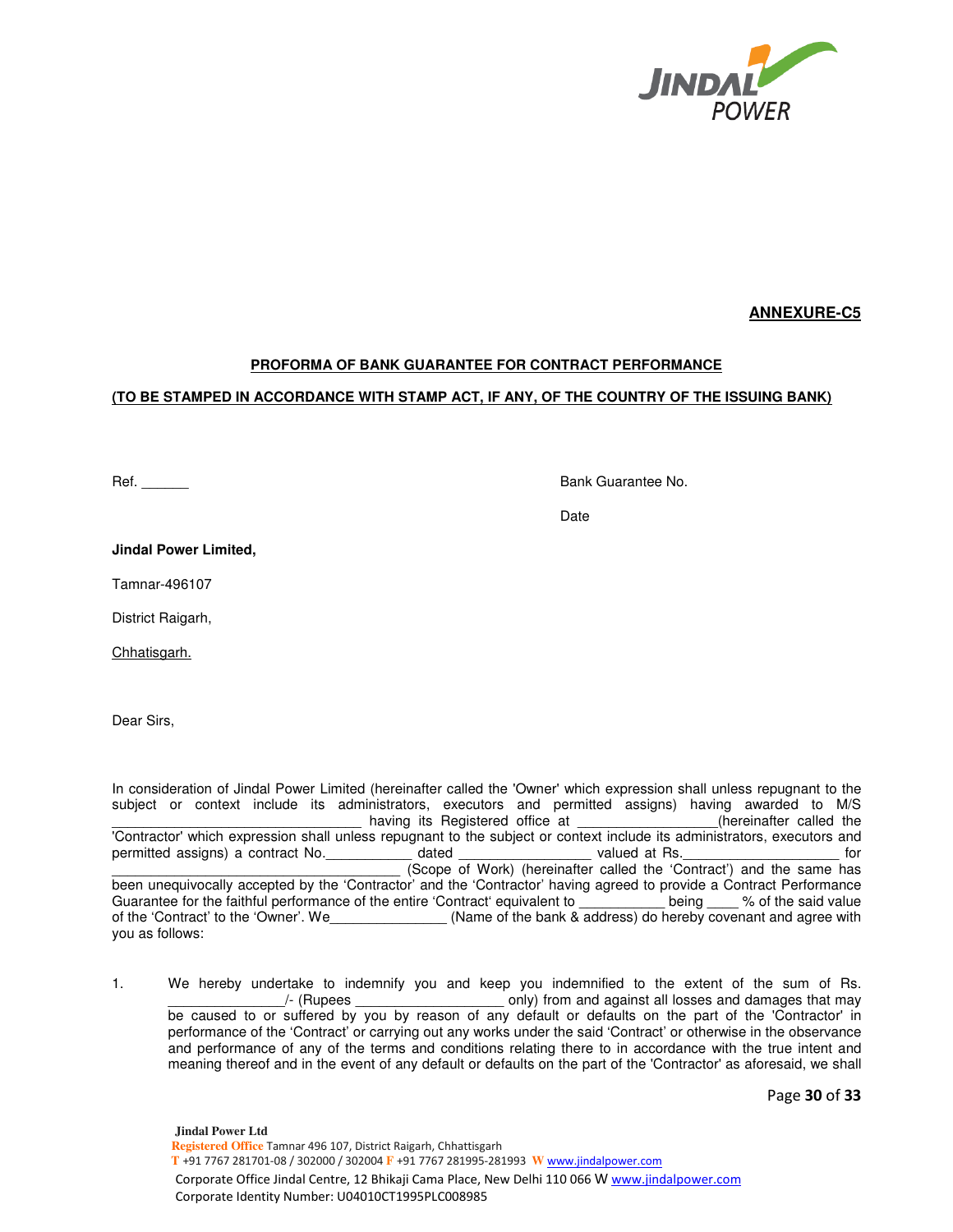

forthwith on demand pay to you any sum or sums not exceeding in the total of the said sum of Rs. \_\_\_\_\_\_\_\_\_/- (Rupees

only) as may be claimed by you from the 'Contractor' as your losses and/or damages by reason of such default or defaults on the part of the 'Contractor' as aforesaid without demur or without reference to 'Contractor'.

- 2 Notwithstanding anything to the contrary, we agree that your decision as to whether the 'Contractor' has made any such default or defaults and the amount or amounts to which you are entitled by reasons thereof, will be binding on us and we shall not be entitled to ask you to establish your claim or claims under this guarantee but shall pay the same forthwith without any objection or excuse.
- 3 We undertake to pay to you any money so demanded from time to time notwithstanding any dispute or disputes raised by the 'Contractor' in any suit or proceeding pending before any court of Tribunal or arbitration relating thereto, our liability under these presents being absolute and unequivocal.
- 4 The Payment (s) so made by us under this guarantee, shall be a valid discharge of our liability for payment hereunder. This guarantee will also be discharged upon return of its original to us. This guarantee shall come into force from the date of this Guarantee and shall not be revoked by us any time during its currency without your previous consent in writing.
- 5 Unless extended, this guarantee shall remain in force till \_\_\_\_\_\_\_\_\_\_ (\*) provided however that, should it be necessary to extend, we shall extend forthwith the period of this guarantee on your request till such time as may be required by you.
- 6 You will have fullest liberty without affecting this guarantee to postpone for anytime or from time to time any of your rights or power against the 'Contractor' and either to enforce or forebear to enforce any of the terms or conditions of the said 'Contract' and we shall not be released from our liability under this guarantee by the exercise of your liberty with reference to the 'Contractor' any variation or modification of the said 'Contract' or any other forbearance, act or omission on your part or any indulgence shown by you to the 'Contractor' or by any variation or modification of the said 'Contract' or any other act, matter, or thing whatsoever which under the law relating to sureties would, but for the provisions hereof' have the effect of so releasing us from our liability hereunder. Provided always that nothing herein contained will enlarge our liability hereunder beyond the limit of Rs. The Rupees and the settlement of this control of this control of this control of this control of this control of this control of this control of this control of this control of this control of this control of this cont guarantee beyond the said period unless extended in writing in terms of clause 5 thereof.
- 7 In order to give full effect to the guarantee herein contained you shall be entitled to act as if we were your principal debtors in respect of your claims against the 'Contractor' under this 'Contract', hereby guaranteed by us as aforesaid and we hereby expressly waive all our suretyship and other rights if any, which are in any way inconsistent with the above or any other provisions of this guarantee.
- 8 Subject to the maximum limit of our liability as aforesaid this guarantee will cover all your claim or claims against the 'Contractor' under this 'Contract' from time to time arising out of or in relation thereto and in respect of which your demand or notice in writing be issued to us before ---------------@.
- 9 This guarantee and the power and provisions herein contained are in addition to and not by way of limitation of or substitution for any other guarantee or guarantees hereto given to you by us (whether jointly with other or alone) and now existing un-cancelled and that this guarantee is not intended to and shall not revoke or limit such guarantee or guarantees.
- 10 This guarantee shall be a continuing guarantee and shall not be discharged by any change in the constitution of the 'Contractor' or ourselves, nor shall it be affected by any change in your constitution or by any amalgamation or absorption thereof or therewith but will ensure for and be available to and enforceable by the absorbing or amalgamated company or concerns. We shall not revoke this guarantee during currency, except with your prior consent in writing or upon return of this Bank Guarantee in original.
- 11 Unless a claim or demand is made on us in writing on or before @ \_\_\_\_\_\_\_\_ all your rights shall be forfeited and we shall stand released and discharged from our liability hereunder.

Page **31** of **33**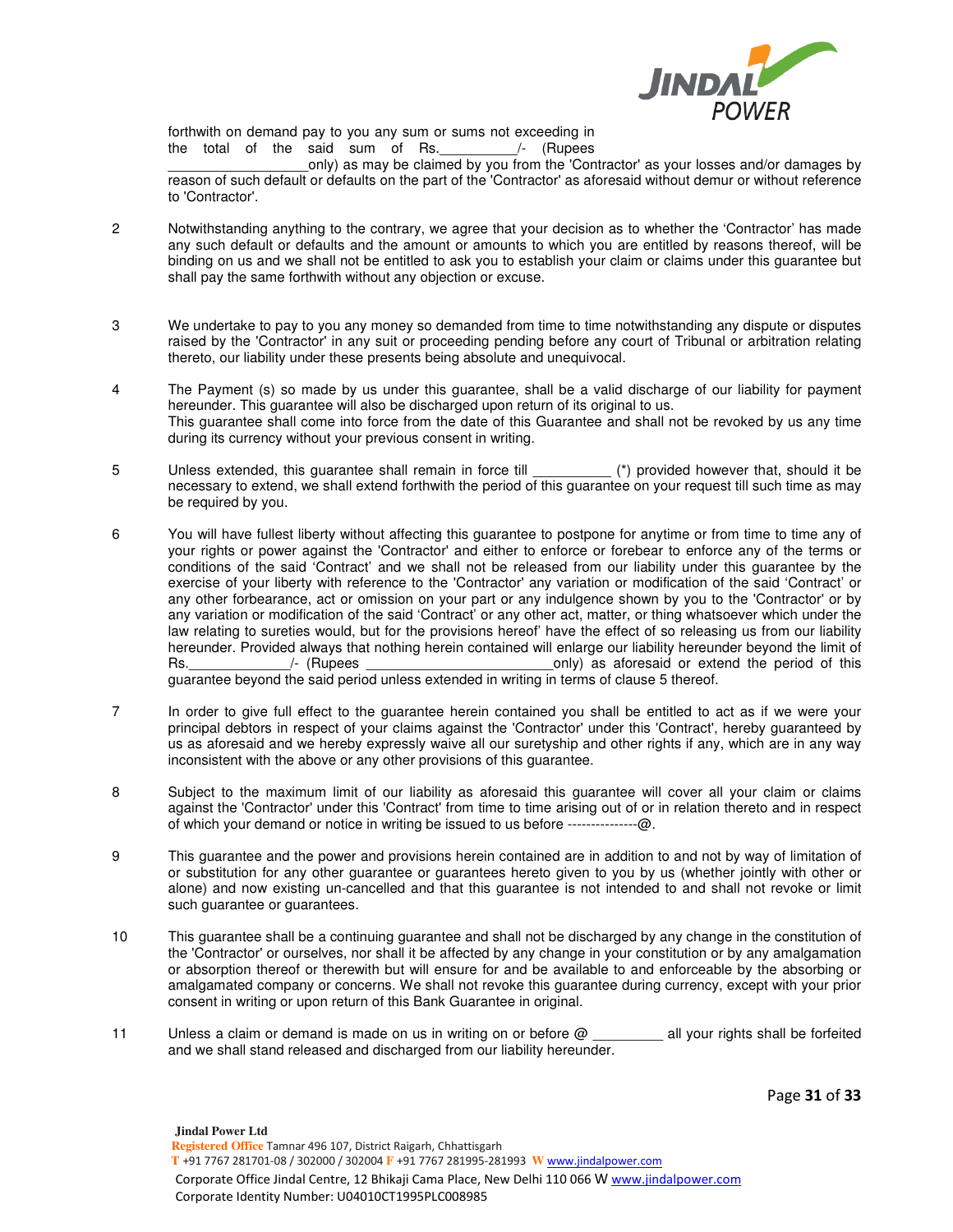|                |                       |                                                                                                                                                                                                                                                                                                                                                                                           |        |  | JINDAL                        |               |
|----------------|-----------------------|-------------------------------------------------------------------------------------------------------------------------------------------------------------------------------------------------------------------------------------------------------------------------------------------------------------------------------------------------------------------------------------------|--------|--|-------------------------------|---------------|
|                |                       |                                                                                                                                                                                                                                                                                                                                                                                           |        |  | <b>POWER</b>                  |               |
| 12             |                       | We have power to issue this Guarantee in your favour and the<br>undersigned, who are executing this Guarantee have the necessary<br>power to do so on behalf of the Bank under the __________________________________.                                                                                                                                                                    |        |  |                               |               |
| 13             |                       | Notwithstanding anything contained herein above:                                                                                                                                                                                                                                                                                                                                          |        |  |                               |               |
|                | a) our                | liability under this Bank Guarantee shall not exceed Rs.                                                                                                                                                                                                                                                                                                                                  | only). |  |                               | (Rupees       |
|                | b)                    | this Bank Guarantee shall be valid only upto (*) or upto the period extended under clause 5 whichever<br>is later; and                                                                                                                                                                                                                                                                    |        |  |                               |               |
|                |                       | c) we are liable to pay the guaranteed amount or any part thereof under this Bank Guarantee only and only if<br>you serve upon us a written claim or demand on or before $\omega$ .                                                                                                                                                                                                       |        |  |                               |               |
| <b>WITNESS</b> |                       |                                                                                                                                                                                                                                                                                                                                                                                           |        |  |                               |               |
|                |                       |                                                                                                                                                                                                                                                                                                                                                                                           |        |  |                               |               |
|                |                       | (Signature)                                                                                                                                                                                                                                                                                                                                                                               |        |  | (Signature)                   |               |
|                |                       | (Name)                                                                                                                                                                                                                                                                                                                                                                                    |        |  | (Name)                        |               |
|                |                       |                                                                                                                                                                                                                                                                                                                                                                                           |        |  |                               |               |
|                |                       | (Address)                                                                                                                                                                                                                                                                                                                                                                                 |        |  | (Designation with Bank Stamp) |               |
|                |                       | Attorney as per Power of Attorney No. _________ Date _                                                                                                                                                                                                                                                                                                                                    |        |  |                               |               |
|                | $(\dot{\phantom{a}})$ | The date will be the scheduled date of Commissioning of 'Goods' at Site as per the above said<br>'Contract'.                                                                                                                                                                                                                                                                              |        |  |                               |               |
|                | @                     | The date will be ninety (90) days after the scheduled date of Commissioning of the 'Goods' at Site as<br>per the above said 'Contract'.                                                                                                                                                                                                                                                   |        |  |                               |               |
| Note:          | 1)                    | The Stamp paper of appropriate value shall be purchased in the name of the Bank who issues the "<br>Bank Guarantee".                                                                                                                                                                                                                                                                      |        |  |                               |               |
|                | 2)                    | In case of domestic Bidders, the Bank Guarantee shall be from an Indian Nationalised Bank or from<br>following schedule Private Banks:<br><b>ICICI Bank</b><br><b>HDFC Bank</b><br><b>IDBI Bank</b>                                                                                                                                                                                       |        |  |                               |               |
|                | 3)                    | In case of foreign Bidders, the Bank Guarantee shall be from the foreign branch of the Indian<br>Nationalized Bank/scheduled Private Bank as stated above. Alternatively, foreign Bidder may also, if<br>he so desire, submit the Bank Guarantee from the foreign bank provided such Bank Guarantee is<br>confirmed by an Indian Nationalised Bank/schedule Private Bank as stated above. |        |  |                               |               |
|                |                       |                                                                                                                                                                                                                                                                                                                                                                                           |        |  |                               | Page 32 of 33 |